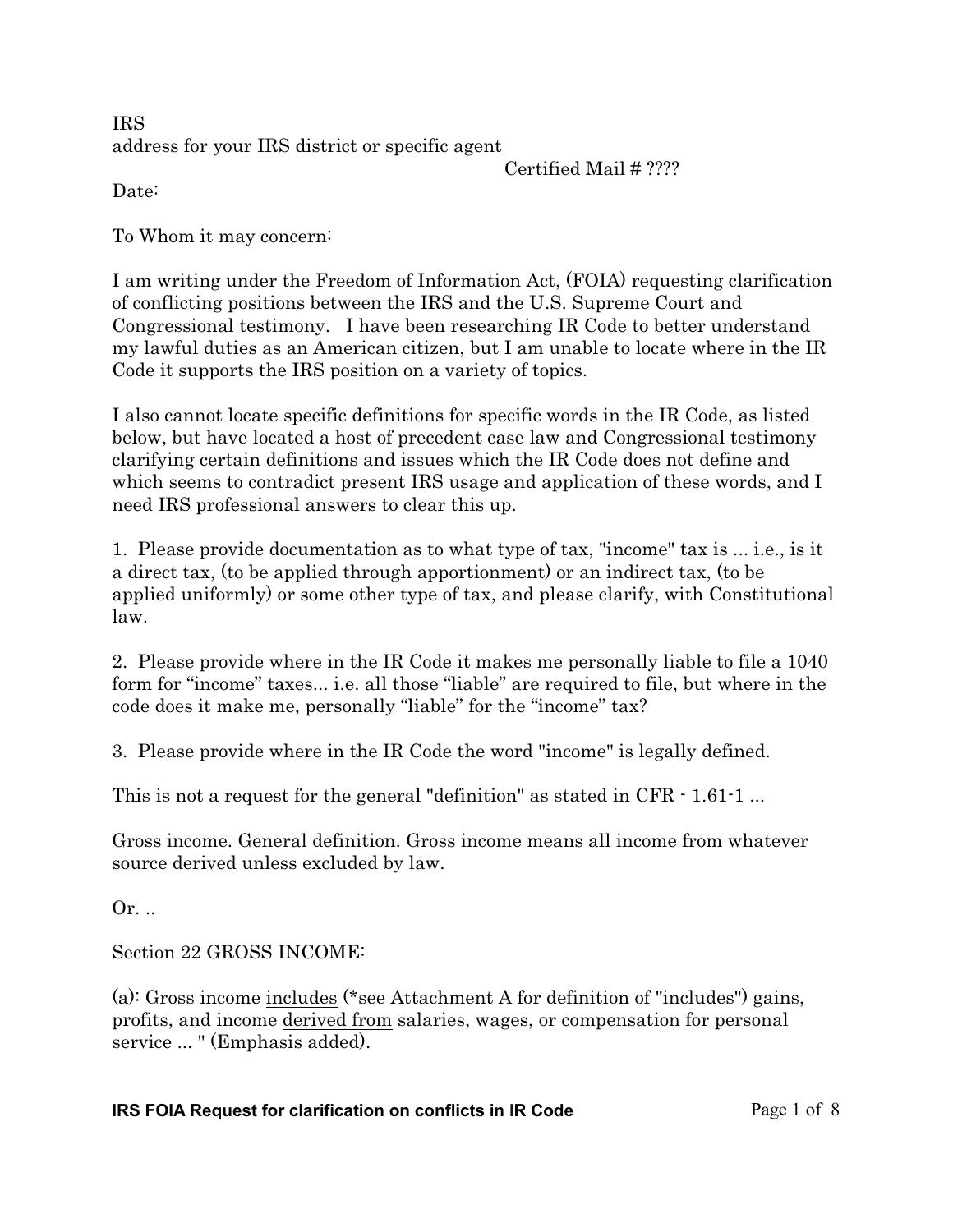The word "income" is not defined in either place. If no IR Code definition source is available, please provide documentation defining the IRS's lawful definition of "income", and certify this so that I may determine if I actually have any lawful "income" which requires the filing of a 1040 return.

2. The United States Supreme Court states;

"We must reject in this case . . . the broad contention submitted in behalf of the Government that all receipts—everything that comes in—are income within the proper definition of the term 'income' . . ." *Doyle v. Mitchell Brother, Co.,* 247 US 179 (1918)

"The claim that salaries, wages, and compensation for personal services are to be taxed as an entirety and therefore must be returned by the individual who has performed the services . . . is without support, either in the language of the Act or in the decisions of the courts construing it. Not only this, but it is directly opposed to provisions of the Act and to regulations of the U.S. Treasury Department, which either prescribed or permits that compensations for personal services not be taxed as a entirety and not be returned by the individual performing the services. It has to be noted that, by the language of the Act, it is not salaries, wages or compensation for personal services that are to be included in gross income. That which is to be included is gains, profits, and income derived from salaries, wages, or compensation for personal services." *Lucas v. Earl,* 281 U.S. 111 (1930)

"Gross income and not 'gross receipts' is the foundation of income tax liability . . . The general term 'income' is not defined in the Internal Revenue Code . . . 'gross income' means the total sales, less the cost of goods sold, plus any income from investments and from incidental or outside operations or sources. 575 There is a clear distinction between 'profit' and 'wages' or 'compensation for labor.' Compensation for labor cannot be regarded as profit within the meaning of the law... The word profit is a different thing altogether from mere compensation for labor . . . The claim that salaries, wages and compensation for personal services are to be taxed as an entirety and therefore must be returned by the individual who performed the services . . . is without support either in the language of the Act or in the decisions of the courts construing it and is directly opposed to provisions of the Act and to Regulations of the Treasury Department . . ." *U.S. v. Balard,* 535, 575 F. 2D 400 (1976); (see also *Oliver v. Halstead,* 196 VA 992; 86 S.E. Rep. 2D 858)

"Income within the meaning of the Sixteenth Amendment and Revenue Act, means 'gains' . . . and in such connection 'gain' means profit . . . proceeding from property, severed from capital, however invested or employed and coming in, received or drawn by the taxpayer, for his separate use, benefit and disposal . . . Income is not a wage or compensation for any type of labor." *Staples v. U.S.,* 21 F Supp 737

**IRS FOIA Request for clarification on conflicts in IR Code Page 2 of 8**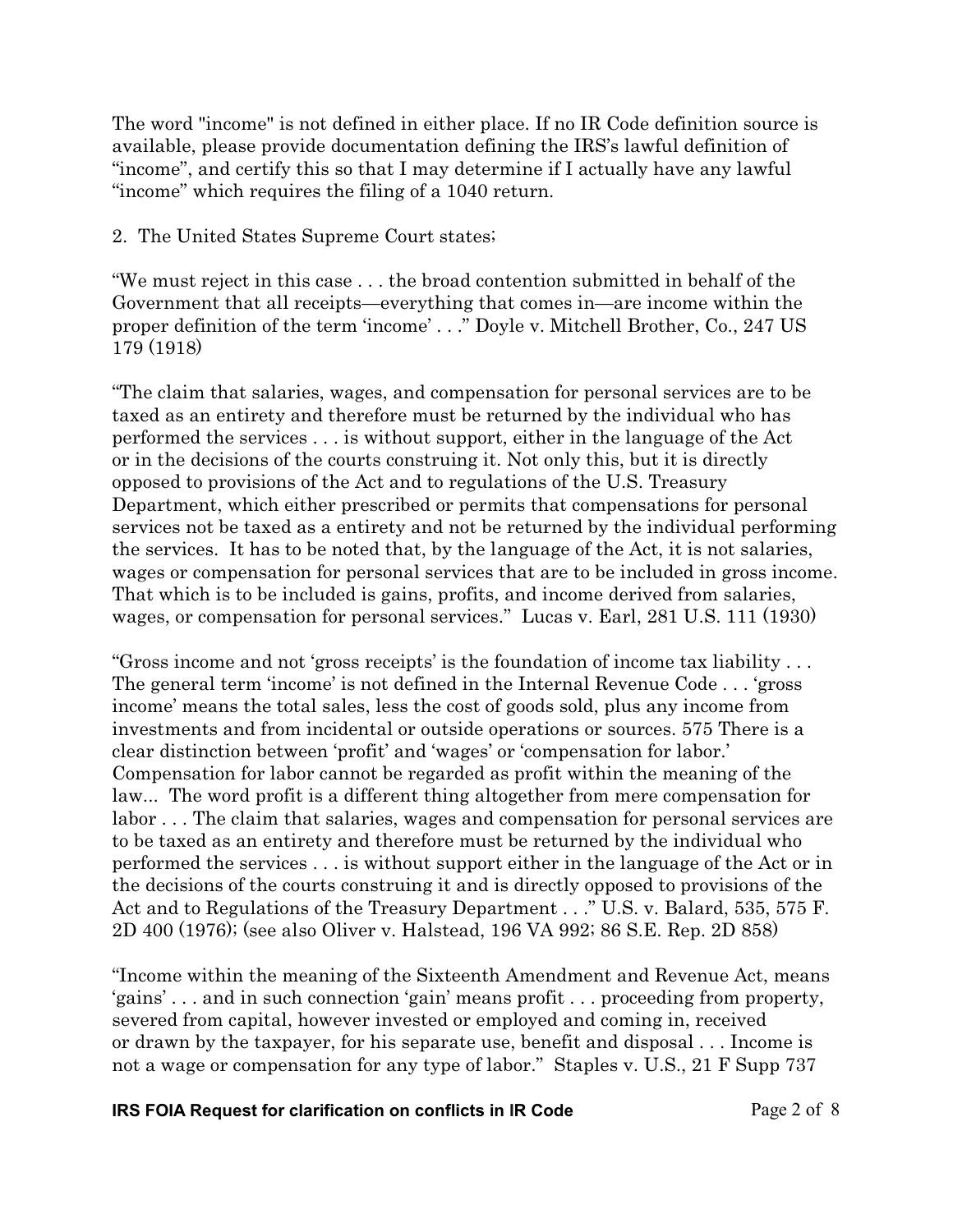U.S. Dist. Ct. ED PA, 1937].

"[The Pollock court] recognized the fact that taxation on income was in its nature an excise entitled to be enforced as such unless and until it was concluded that to enforce it would amount to accomplishing the result which the requirement as to apportionment of direct tax was adapted to prevent, in which case the duty would arise to disregard the form and consider the substance alone and hence subject the tax to the regulation of apportionment." *Brushaber v. Union Pac. R.R. Co.,* 240 U.S. 1, 11, 12, 18 (1916) (Emphasis added)

"Excises are taxes laid upon:

"(1.) the manufacture, sale or consumption of commodities within the country,

"(2.) upon licenses to pursue certain occupations,

and

"(3.) upon corporate privileges."

*Flint v. Stone Tracy Co.,* 220 U.S. 107, 31 S.Ct. 342, 349 (1911)

". . . [T]he requirement to pay such taxes involves the exercise of the privilege and if business is not done in the manner described no tax is payable

. . . [I]t is the privilege which is the subject of the tax and not the mere buying, selling or handling of goods." *Flint,* Supra at 151–152

# Congressional testimony:

4420 "Mr. Heflin. 'An income tax seeks to reach the unearned wealth of the country and to make it pay its share.' 4423 Mr. Heflin. 'But sir, when you tax a man on his income, it is because his property is productive. He pays out of his abundance because he has got the abundance.'" 45 Congressional Record, 4420, 4423 (1909).

Based on the above cases, it appears that "income" is NOT wages, salary or compensation for services, but it the result of either corporate activity, or the fruit "derived from" principal or wages invested. Please provide documentation showing where this is incorrect and the Supreme Court and Congress is in error.

3. Please provide legal documentation, or sources where I may obtain this information, defining the following words as used in the Section 22 of the IR Code, and how they pertain to me in my wages in a private capacity:

a. Please provide documentation defining the words "gains, profits, and income," and please provide the legal differences between these words, and the words, "salaries, wages or compensation."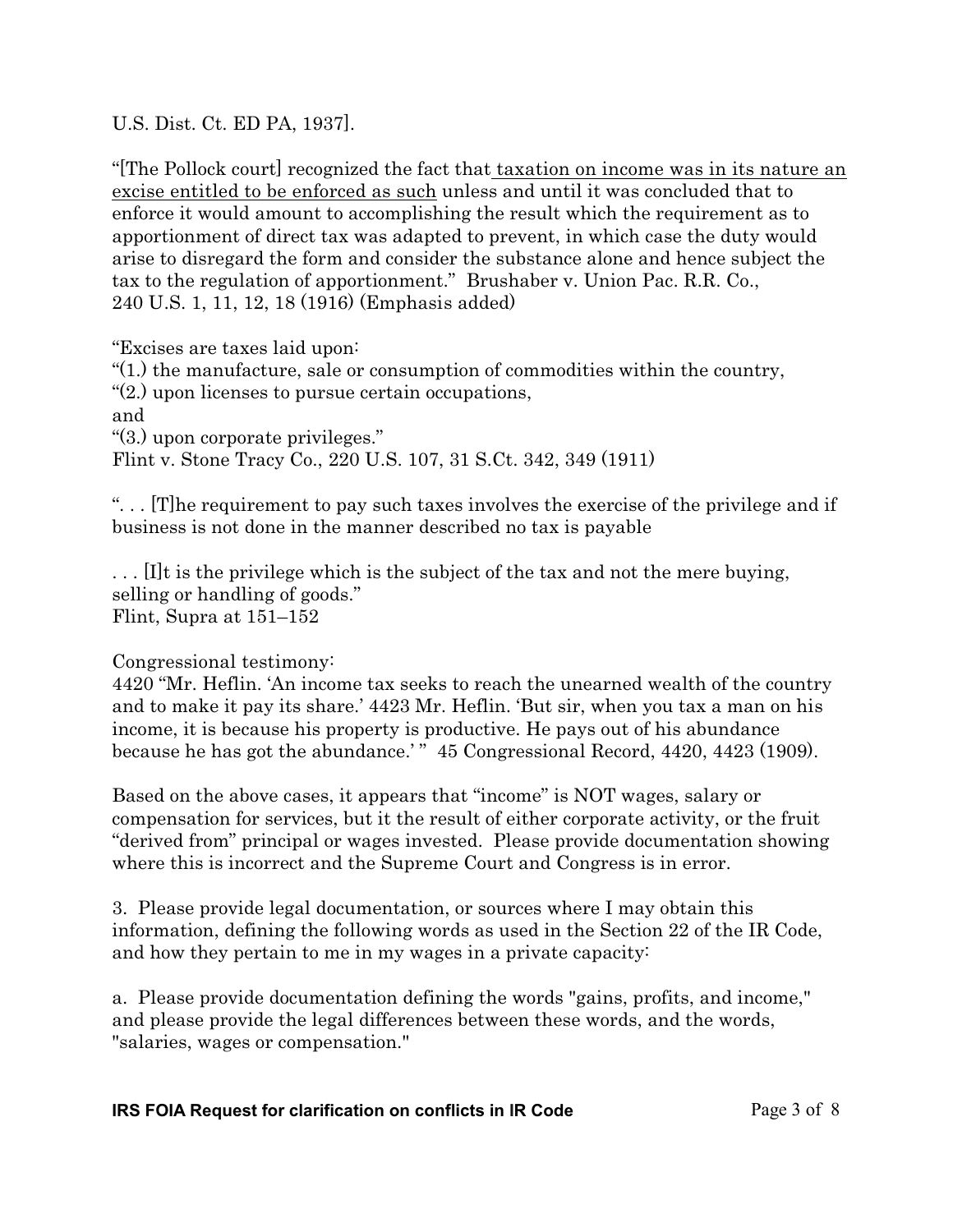b. Please provide documentation defining the words "derived from"; i.e. please provide examples of how "income" is lawfully "derived from," salaries, wages or compensation?

c. Please provide documentation defining "unless excluded by law," i.e. what "law" is being referenced in Section 22 of the above code which would exclude "income" as defined in law, FROM taxation?

4. The IRS claims that all wages, salary or compensation for service is lawful "income" but the above cases and Attachment A evidence clearly counter that presumption. Am I to disregard U.S. Supreme Court cases, and follow IRS administrative code, or hearsay and presumption, especially where there is no lawful evidence in support of IRS claims and when they counter U.S. Supreme Court precedent?

"The statute and the statute alone determines what is income to be taxed." Edwards v. Keith, 231 F. 110 (2nd Cir. 1916).

I am unable to locate any "statute" which determines what the word "income" is, but quite a bit about what "income" is from court precedent and original intent. I am requesting documentation showing IRS's legal standing to be claiming I have lawful income in the way of my wages, salary or compensation for service.

5. 26 CFR 39.21-1 (1956) states ... "Meaning of net income. (a) The tax imposed by chapter 1 is upon income. Neither income exempted by statute or fundamental law, nor expenses incurred in connection therewith, other than interest, enter into the computation of net Income as defined by section 21."

Please provide documentation defining the "statutes" and "fundamental law," as used in 26 CFR above, which exempts income from being taxed.

Please provide documents with examples of "expenses incurred" as mentioned in the above section which would be "connected therewith" to these "statutes" and "fundamental law", and how the expenses differ from "interest" which is to be included in "net income".

6. 26 CFR 39.22(b )-1 states ... "Exemption--Exclusions from gross income. Certain items of income specified in section 22(b) are exempt from tax and may be excluded from gross income. These items however, are exempt only to the extent and in the amount specified. No other items may be excluded from gross income except (a) those items of income which are under the Constitution, not taxable by the Federal government;"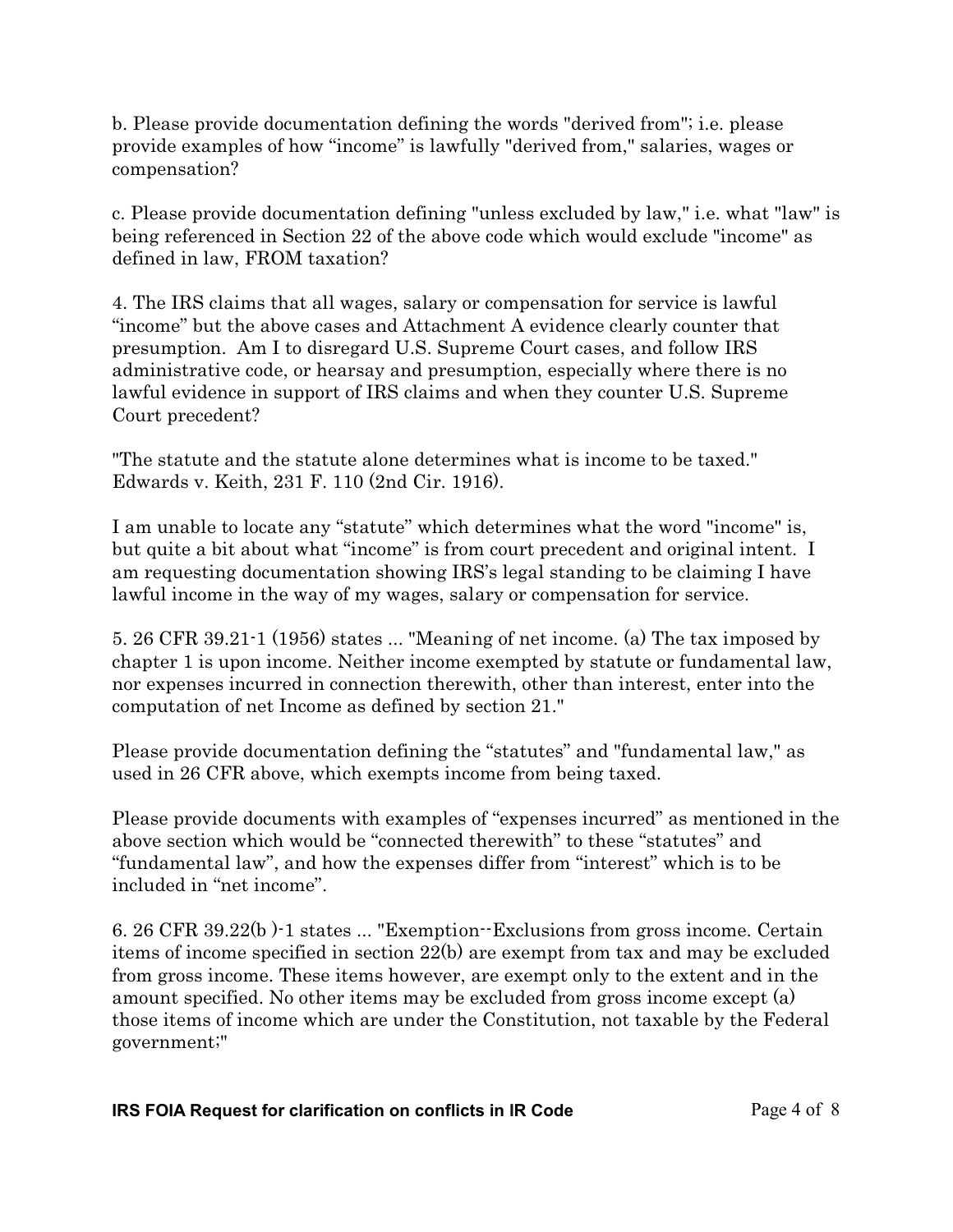Please provide documentation explaining the phrase ... "those items of income which are under the Constitution, not taxable by the Federal government;" i.e. what are some examples of these "items of income" which are "not taxable" under the Constitution?

7. Please provide documentation that lawfully makes me a "taxpayer" as compared to a "non-taxpayer" per the following cases:

"The revenue laws are a code or system in regulation of tax assessment and collection. They relate to taxpayers, and not to nontaxpayers. The latter are without their scope. No procedure is prescribed for nontaxpayers, and no attempt is made to annul any of their rights and remedies in due course of law. With them Congress does not assume to deal, and they are neither of the subject nor of the object of the revenue laws . . ." *Long v. Rasmussen,* 281 F. 236 (1922)

". . . [P]ersons who are not taxpayers are not within the system and can not benefit by following the procedures prescribed for taxpayers . . ." *Economy Plumbing & Heating v. U.S.,* 470 F2d. 585 (1972)

There must be some mechanism of law or involvement in some activity which would make me a lawful "taxpayer" but I have no such documentation or evidence.

8. IR Code 3401 (c) states: "Employee: For purposes of this chapter, the term 'employee' includes - (\*see Attachment A for definition of "includes") an officer, employee, or elected official of the United States, a State, or any political subdivision hereof or the District of Columbia or any agency or instrumentality of anyone or more of the foregoing. The term 'employee' also includes an officer of a corporation."

Please provide documentation showing how this code section in any way applies to me personally as a private citizen of (name your state) in my private capacity.

9. IRC 26 - Section 22 - Definitions, states; "Trade or business: term 'trade or business' includes (\*see Attachment A for definition of "includes") the performance of the functions of a public office."

Please provide documentation showing how my activities in employment for a private company, or self employed capacity, in any way falls under this code section as a "trade or business" subject to Title 26.

10. IR Code section (3121)(e) states: "United States: The term 'United States' when used in a geographical sense includes (\*see Attachment A for definition of "includes") the Commonwealth of Puerto Rico, the Virgin Islands, Guam, and

### **IRS FOIA Request for clarification on conflicts in IR Code Page 5 of 8**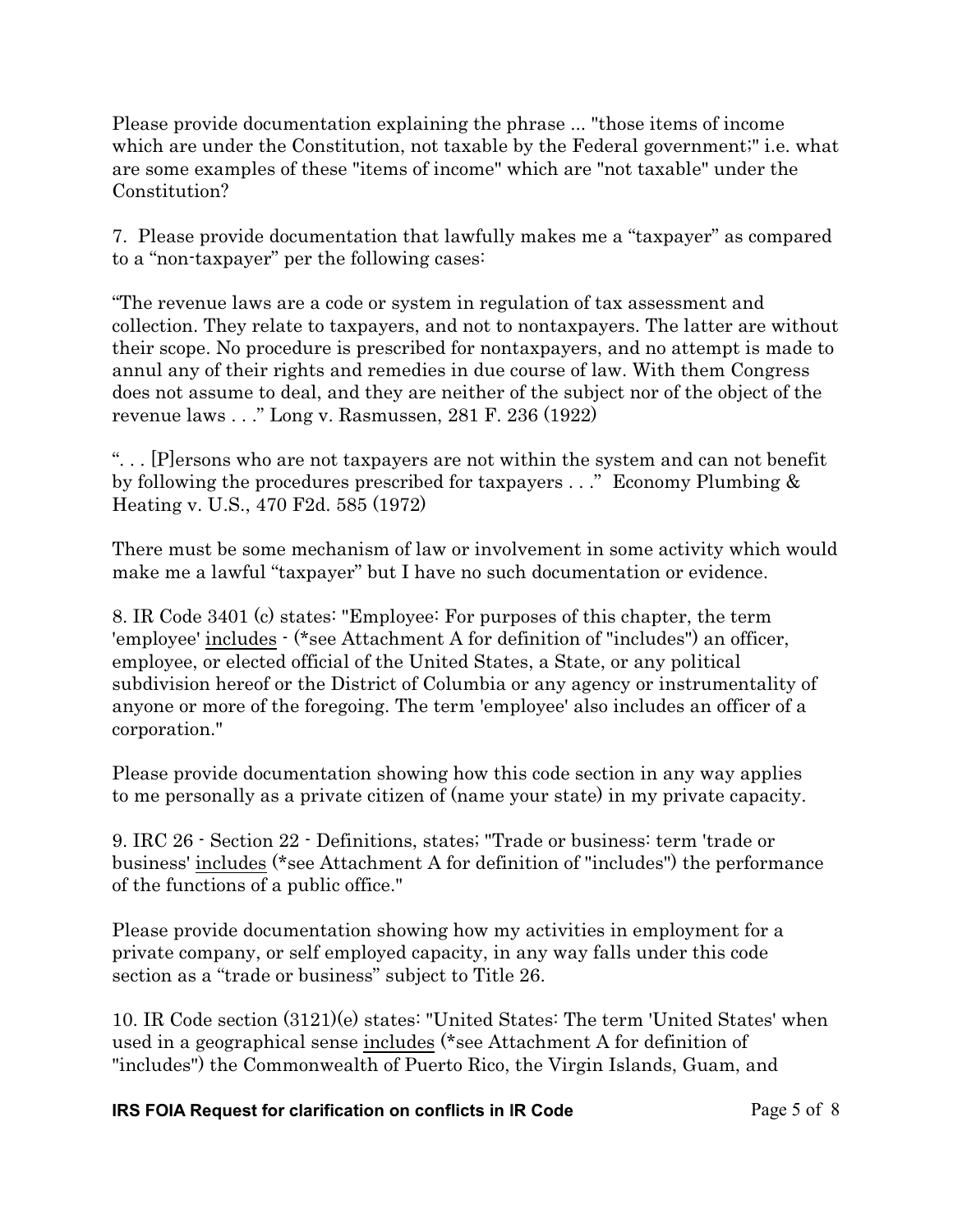American Samoa.

Please provide documentation showing how this code section applies to me in my private capacity since I do not live in any of those geographical jurisdictions, and thus am NOT within said "United States".

11. Please provide documentation declaring the enclosed "Attachment A" case law as not being legally valid, to also include overturned case law, or other relevant material which will refute this based on evidence in fact, and please include a signed statement by authorized IRS agent, with printed name, and under penalty of perjury, stating that all responses are true, correct and complete.

12. Please answer the following under penalty of perjury:

Does the IRS admit or deny that the enclosed Attachment A case precedent and discussion is the defining law on the word "income."

Does the IRS admit or deny that it has the authority to define the word "income" outside case law precedent and original Congressional intent, and The People's, intent?

Does the IRS admit or deny it has the duty to respond to FOIA requests to clarify their own laws and claims when the public requests this?

Does the IRS admit or deny

Based on the above documentation, I am making the following conclusions regarding myself and any lawful and Constitutional duties regarding taxation and any relationship with the IRS;

1. My wages, salary or compensation for services are NOT lawful "income" according to the Congressional original intent, nor the Supreme and other court precedent.

2. I am NOT a "taxpayer" because there is no mechanism of law, OR activity I am involved in that would make me a "taxpayer" as compared to a "nontaxpayer."

3. There is NO IR Code section which makes me personally liable to file a 1040 or other tax return form.

4. That "income taxes" are indirect taxes subject to uniformity according to the Constitution, and are ONLY for those "made liable" through some taxable activity.

5. That "gains, profit and income" are NOT the same as "wages, salary or compensation", and belong to a different activity type other than employment of any kind.

6. That "income" taxation is meant for all those who have any employment with,

#### **IRS FOIA Request for clarification on conflicts in IR Code Page 6 of 8**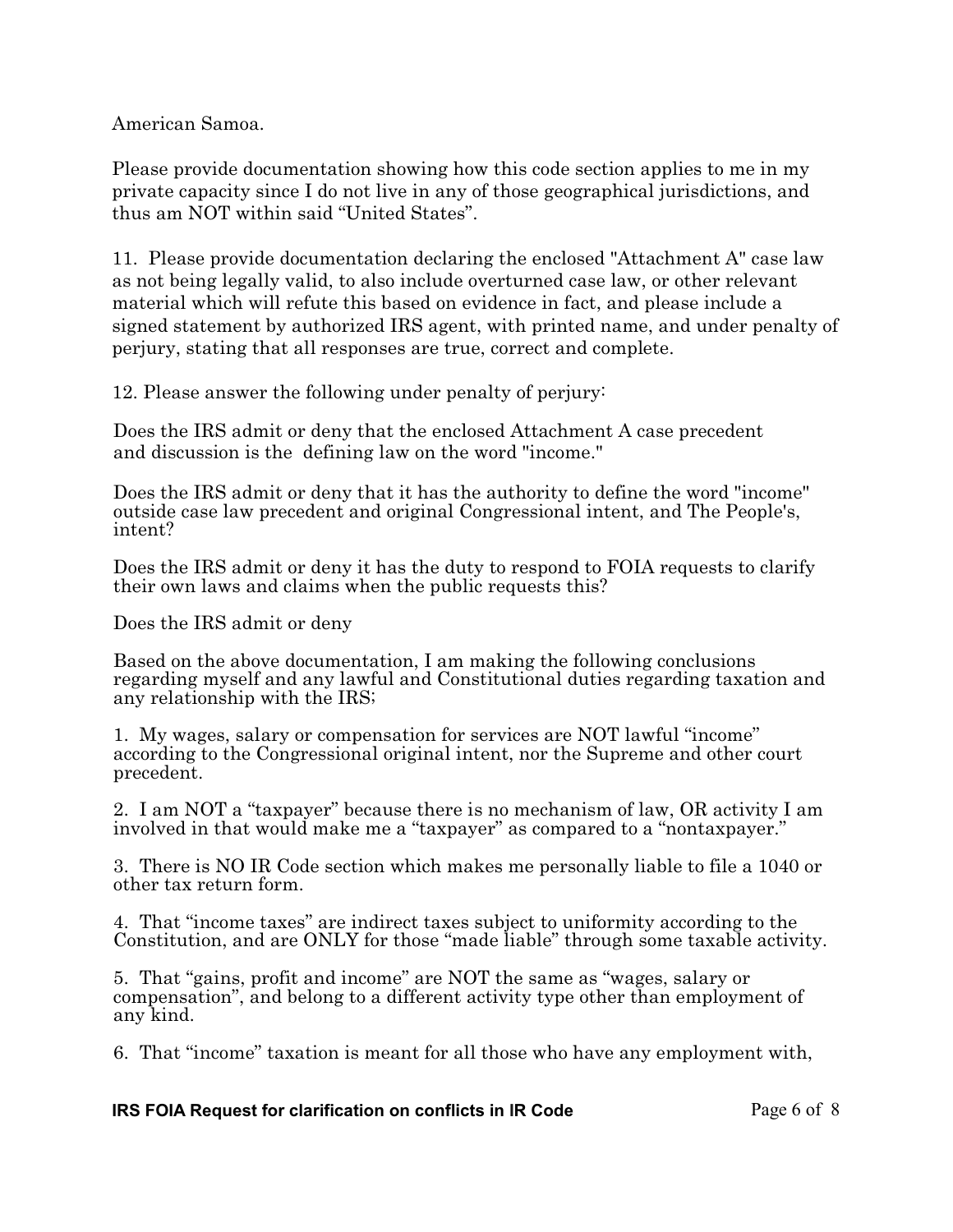or working within the jurisdiction of, the federal government, and not for private, flesh and blood humans outside those areas.

These specific questions and conflicts have never been lawfully adjudicated under Due Process, in any court in the United States, outside hearsay and presumption by the IRS and the Courts... i.e. all cited cases the IRS provides to label these questions and positions as "frivolous" have NEVER been completely and adequately raised or presented in ANY of the cited courts, and therefore they cannot be used as "evidence" for a lawful position against these challenges. The cited cases herein have NEVER been overturned, so for the IRS to avoid these issues, or label them as frivolous based on hearsay and presumption, has no standing in law and is attempted fraud and coercion of the American people.

"The power to create [false] presumptions is not a means of escape from constitutional restrictions." *Heiner v. Donnan,* 285, US 312 (1932) and *New York Times v. Sullivan,* 376 US 254 (1964).

"This court has never treated a presumption as any form of evidence." *A.C. Aukerman Co. v. R.L. Chaides Const. Co.,* 960 F.2d 1020, 1037 (Fed. Cir. 1992).

"[A] presumption is not evidence." *Del Vecchio v. Bowers,* 296 U.S. 280, 286, 56 S.Ct. 190, 193, 80 L.Ed. 229 (1935).

"[A presumption] cannot acquire the attribute of evidence . . .") *New York Life Ins. Co. v. Gamer,* 303 U.S. 161, 171, 58 S.Ct. 500, 503, 82 L.Ed. 726 (1938).

I look forward to receiving the requested documentation, within the lawful time allotted<sup>(1</sup>), so I may better understand the laws and how to be sure I comply with all applicable laws that apply to me personally, and that my Constitutional and Civil rights are not being violated and that the law is being upheld correctly.

If I do not receive a response, and rebuttal to each and every claim made, within 60 days, this will be prima facie evidence that my conclusions are correct.

Sincerely,

Name address

<sup>&</sup>lt;sup>1</sup> Agencies are required to respond to a FOIA request within 20 business days, excluding Saturdays, Sundays, and legal holidays. For the Privacy Act, the time limit is 10 business days. This period does not begun until the request is actually received by the FOIA office.

In specific situations, an additional 10-day extension may be granted in responding to a request. The FOIA provides for extensions of initial time limits under unusual circumstances, which are defined as 1) the need to search for and collect records from separate offices; 2) the need to examine a voluminous amount of records required by the request; and 3) the need to consult with another agency within 20 working days of receiving it.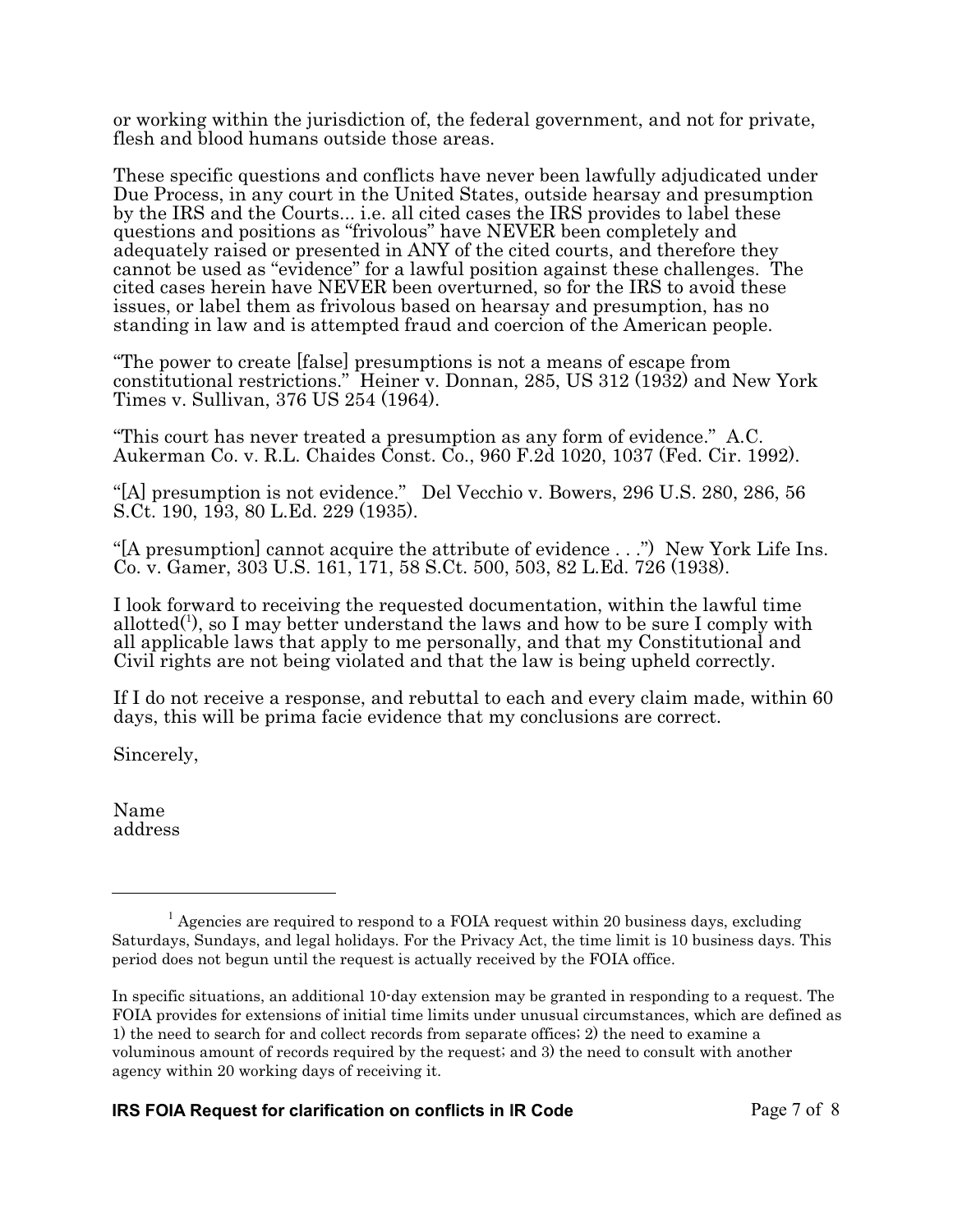CC: Specific IRS-agent/officer, if any. You could send a copy to your state senators and reps as well, for legal notice under 18 U.S.C.

## Notary Witness

I declare under penalty of perjury that (Your name) appeared before me with picture identification, and acknowledged this 8 page document addressed to the IRS under FOIA for legal answers to IR Code and taxation issues on Date:

\_\_\_\_\_\_\_\_\_\_\_\_\_\_\_\_\_\_\_\_\_\_\_\_\_\_\_\_\_\_\_\_\_\_\_ Printed name

\_\_\_\_\_\_\_\_\_\_\_\_\_\_\_\_\_\_\_\_\_\_\_\_\_\_\_\_\_\_\_\_\_\_\_ Signature SEAL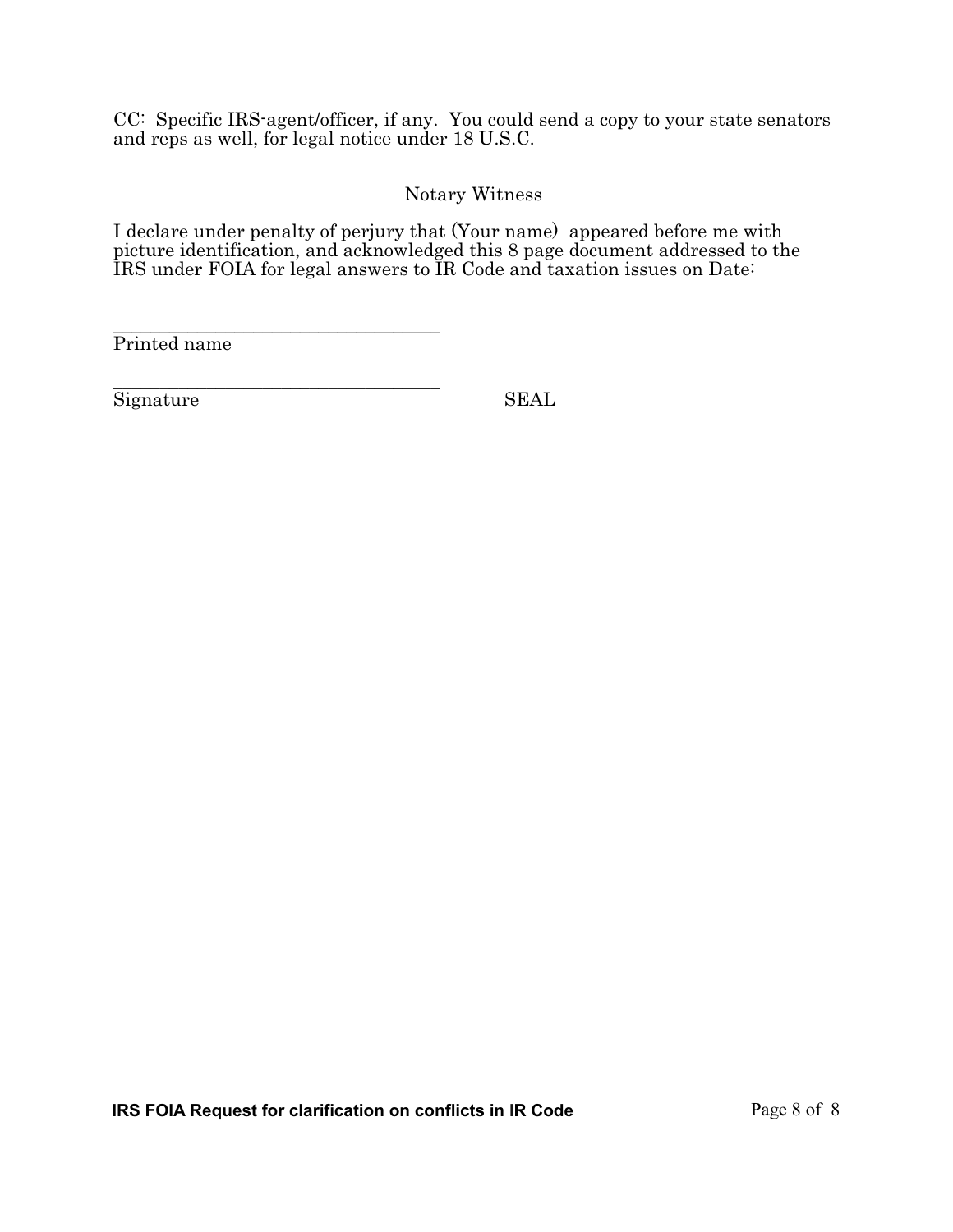# **EXHIBIT A** - **What is Constitutional "Income?"**

The premise of Attachment A is that "income" defined in our modern-day language is quite

- different than the original intent of the framers of tax laws and especially the income tax code.
- Over the course of decades the terminology and definitions for income have been manipulated in
- the public consciousness for less than honorable purposes.

 The argument is stated thus: "Income" is not all that comes in and was never intended to be wages, salary or compensation for labor. Income is a completely different category of creature,

which excludes "wages, salaries and compensation," and where Constitutional and legal

"income" exists, it must be taxed Constitutionally and legally. The right to work and obtain

"wages, salaries and compensation," is inalienable, and cannot be taxed contrary to original

- intent of Congress, The People, or the Constitution. Taxation applies to specific isolated
- categories of activities and entities, NOT the People's living.

 The IRS creates a presumption in the minds of all Americans that all Americans are liable for taxes on wages, salaries and compensation...

 "Every presumption is to be in the oldest in favor of faithful compliance by Congress with the mandates of the fundamental law (the Constitution-JTM). Courts are reluctant to adjudge any statute in contravention of them. But, under our frame of government, no other places is provided where the citizen may be heard to urge that the law fails to conform to the limits set upon the use of a granted power. When such a contention comes here we naturally require a showing that by no reasonable possibility can the challenged legislation fall within the wide range of discretion permitted to the Congress. How great is extent that range, when the subject is the promotion of the general welfare of the United States, we hardly need remark. But, despite the breadth of the legislative discretion, our duty to hear and to render judgment remains as. If the statute plainly violates the stated principal of the Constitution we must so declare." United States v. Butler, 297 U.S. (1935).

 Disputable presumption: "A species of evidence that may be accepted and acted upon when there is no other evidence to uphold contention for which it stands; and when evidence is introduced supporting such contention, evidence takes place of presumption, and there is no necessity for indulging in any presumption. A rule of law to be laid down by the court, which shifts to the party against whom it operates the burden of evidence, merely." Black's 6th Law Dictionary.

- This attachment provides such evidence against this "presumption."
- "The general term "income" is not defined in the Internal Revenue Code." *US v Ballard, 535 F2d 400, 404, (1976)*.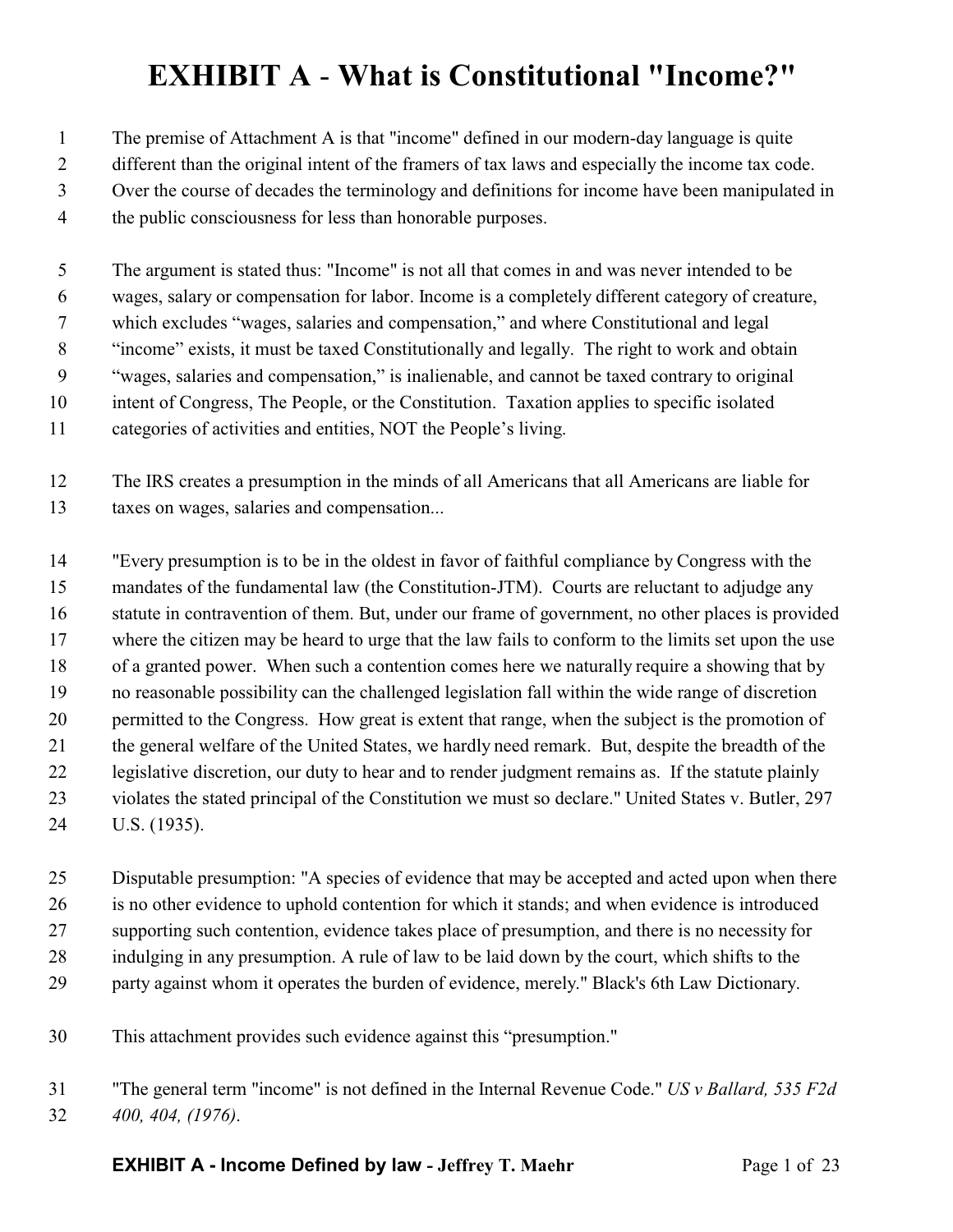- "...income; as used in the statute should be given a meaning so as not to include everything that
- comes in. The true function of the words 'gains' and "profits' (as defined in the code-JTM) is to
- limit the meaning of the word 'income." *S. Pacific v. Lowe, 247 F. 330. (1918).*
- "...Taxation on income is in its nature an excise entitled to be enforced as such" (in other words indirectly as a tax upon an optional exercise of privilege, and taxed uniformly across the country to everyone.)
- "Since the right to receive income or earnings is a right belonging to every persons, this right
- cannot be taxed as privilege."(Excise or "income" tax) *Jack Cole Company v. Alfred T,*
- *MacFarland, Commissioner, 206 Tenn. 694, 337 S.W.2d 453 Sup. Court of Tennessee (1960)*.
- In other words, income taxation is legally and constitutionally ONLY on privilege, i.e. Corporate 43 profits (after expenses and salaries) and unearned income "from whatever source derived" -  $16<sup>th</sup>$ amendment, and is also ONLY on those serving in a public office or working for the government.
- "A tax upon the privilege of selling property at the exchange,...differs radically from a tax upon every sale made in any place. A sale at an exchange differs from a sale made at a man's private office or on his farm, or by a partnerships because, although the subject matter of the sale may be 48 the same in each case, there are at an exchange certain advantages, in the way of finding a market, obtaining a price, the saving of time, and in the security of payments and other matters, which are more easily obtained there than at an office or a farm." *Nicol v. Ames, 173 U.S. 509 (1899)*.
- "Every presumption is to be in the oldest in favor of faithful compliance by Congress with the mandates of the fundamental law (the Constitution-JTM). Courts are reluctant to adjudge any statute in contravention of them. But, under our frame of government, no other places is provided where the citizen may be heard to urge that the law fails to conform to the limits set upon the use of a granted power. When such a contention comes here we naturally require a showing that by no reasonable possibility can the challenged legislation fall within the wide range of discretion permitted to the Congress. How great is extent that range, when the subject is the promotion of the general welfare of the United States, we hardly need remark. But, despite the breadth of the legislative discretion, our duty to hear and to render judgment remains... If the statute plainly violates the stated principal of the Constitution we must so declare." United States v. Butler, 297 U.S. (1935).
- 26 CFR 39.21-1 (1956).. Meaning of net income. (a) The tax imposed by chapter 1 is upon income. Neither income exempted by statute or fundamental law, nor expenses incurred in connection therewith, other than interest, enter into the computation of net Income as defined by section 21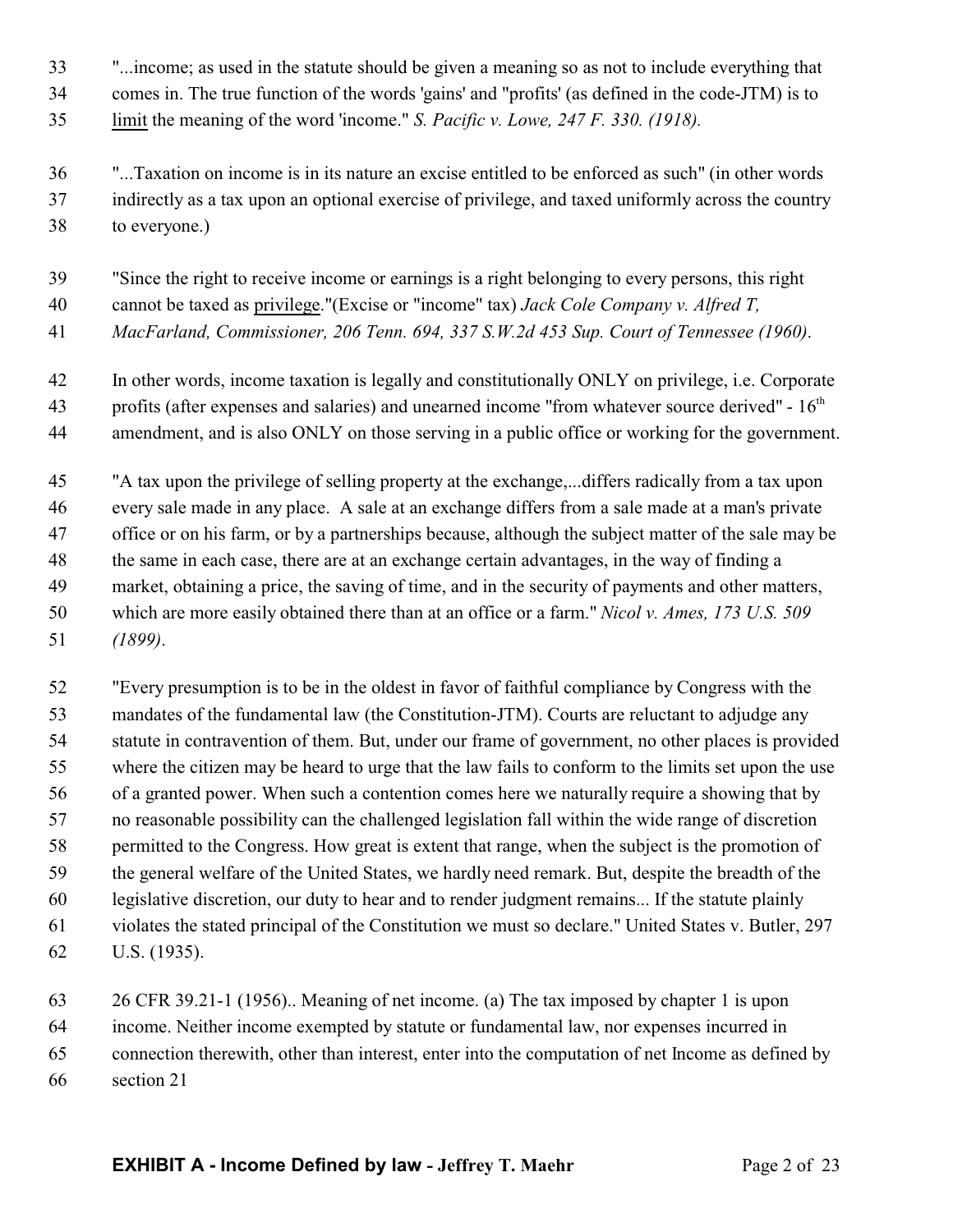26 CFR 39.22(b)-1 Exemption--Exclusions from gross income. Certain items of income

specified in section 22(b) are exempt from tax and may be excluded from gross income. These

items however, are exempt only to the extent and in the amount specified. No other items may be

- excluded from gross income except (a) those items of income which are under the Constitution,
- not taxable by the Federal government;"
- Today's regulations put it this way: CFR 1.61-1 (Current)
- Gross income. General definition. Gross income means all income from whatever source *derived* unless excluded by law.
- The "excluded by law" clause refers to constitutional forms of taxation and all other applicable laws as set forth herein.
- The IR Code defines "income" as:
- Section 22 GROSS INCOME:
- (a): Gross income includes gains, profits, and income derived from salaries, wages, or compensation for personal service..."
- "Gross income and not 'gross receipts' is the foundation of income tax liability... The general term 'income' is not defined in the Internal Revenue Code... 'gross income' means the total sales, less the cost of goods sold, plus any income from investments and from incidental or outside operations or sources." U.S. v. BALLARD, 535 F2d 400 (1976).
- My gross income is NOT a "gain, profit or income," that is "DERIVED FROM" anything but my labor, which is NOT my "profit." Actual "gross income," as defined in IR Code, and in keeping with case law and Congressional records, is any "profit" or "gain" that is "derived FROM" my income. Example: I receive \$10,000 wage for service or labor provided. This is an equal exchange, with NO **"material difference"** in the exchange - (*Material difference case law - COTTAGE SAVINGS ASSN v. COMMISSIONER, 499 U.S. 554 (1991)*. My labor or service is equal in value to the payment (or other compensation) received. This is NOT taxable under law.
- I take this \$10,000, and invest it in some way, and receive a "profit" or "gain" FROM this income I received, as interest, or what is termed "unearned income." I exerted NO personal labor, (which I own,) and received an actual "profit" or "gain" from the investment. THIS, and ONLY this "gain," is possibly taxable, but ONLY according to constitutional law across the country, and ONLY according to other personal tax liability defined in IR Code and the issues presented throughout this document. The actual principle amount is NOT diminished in any way, and ONLY the profit or gain "DERIVED FROM" the principle is possibly taxable. The tax is for the privilege of gaining MORE wealth, and the tax is for the functioning of government at the same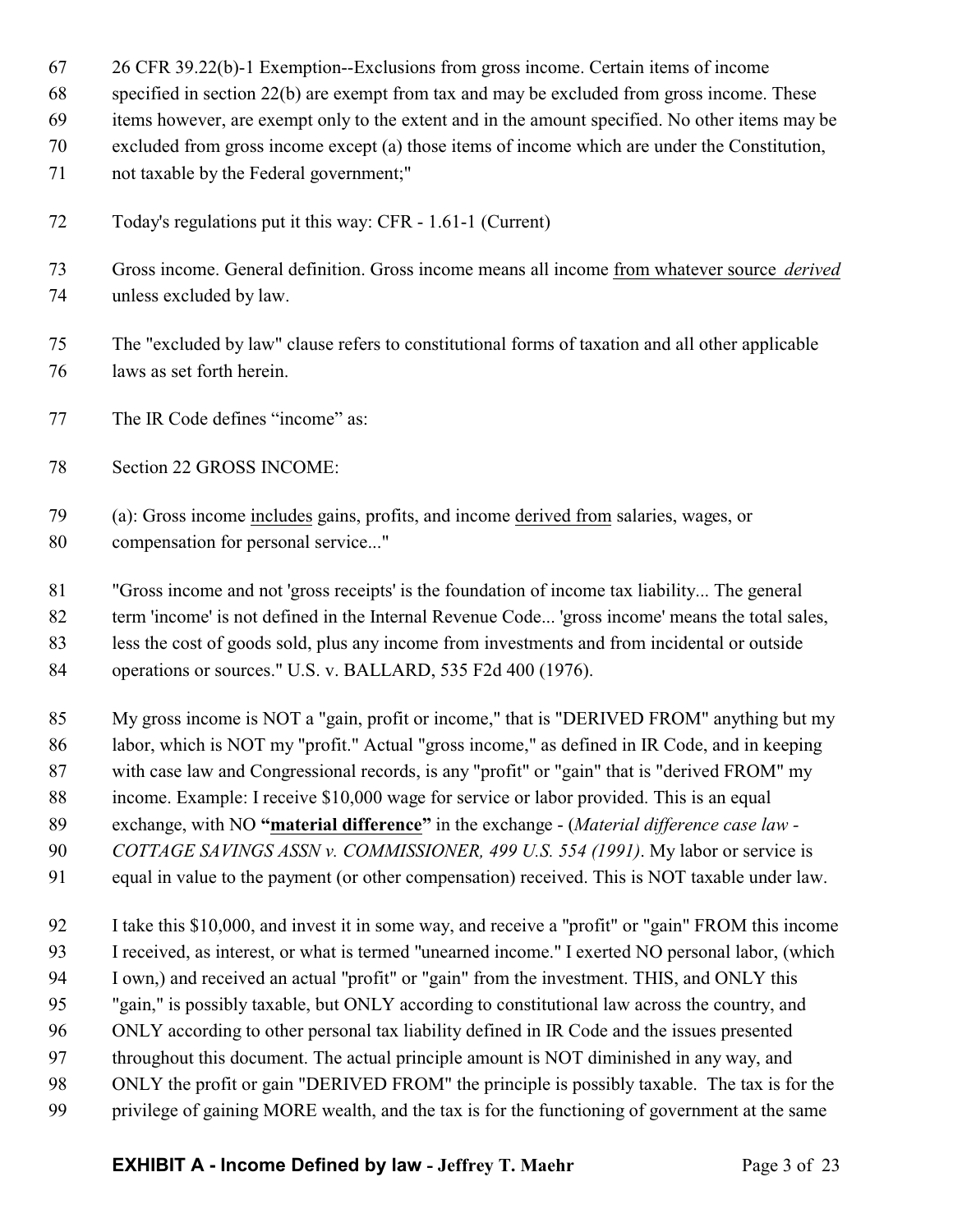- time.
- "Income Tax: A tax on the yearly profits arising from property, professions and trades, and offices." Henry Campbell Black, A Law Dictionary 612 (1910).
- Income tax: An 'income tax' is a tax which relates to product or income from property or from business pursuits." Levi v. City of Louisville, 30 S.W. 973, 974, 97 Ky. 394, 28 L.R.A. 480.
- "The term 'income tax' includes a tax on the gross receipts of a corporation or business." Parker v. North British Ins. Co. 7 South. 599, 600, 42 La. Ann. 428.
- My labor is my property which I am free to use and dispose of as I wish:

 "Among these unalienable rights, as proclaimed in the Declaration of Independence, is the right of men to pursue their happiness, by which is meant, the right to pursue any lawful business or vocation, in any manner not inconsistent with the equal rights of others, which may increase their prosperity or develop their faculties, so as to give them their highest enjoyment... It has been well said that, the property which every man has in his own labor, as it is the original foundation of all other property, (without said property, ((labor or service, which allows the receipt of money FROM which someone may produce "income")) so it is the most sacred and inviolable ...to hinder his employing.., in what manner he thinks proper, without injury to his neighbor, is a plain violation of the most sacred property." Butchers' Union Co. V. Crescent City, CO., 111 U.S. 746, 757 (1883).

 "A man is free to lay hand upon his own property. To acquire and possess property is a right, not a privilege ... The right to acquire and possess property cannot alone be made the subject of an excise .... nor, generally speaking, can an excise be laid upon the mere right to possess the fruits thereof, as that right is the chief attribute of ownership." Jerome H. Sheip Co. v. Amos, 100 Fla. 863, 130 So. 699, 705 (1930).

 "Can be said with any degree of sense were just as that the property which a man has been his labor which is the foundation of all property in which is the only capital of so large majority of the citizens of our country is not property; or, at least, not that character of property which can demand boom of protection from the government? We think not." Jones v. Leslie, 112 P. 81 (1910).

 "Though the earth and all inferior creatures the common to all men, that every man has a property in his own person; this no Body has any right to but himself. The labor of his body and the work of his hands, we may say, are properly his." John Locke, "2nd Treatise of government (1690), Sec. 27.

"Property is everything which has an exchangeable value, in the right of property includes the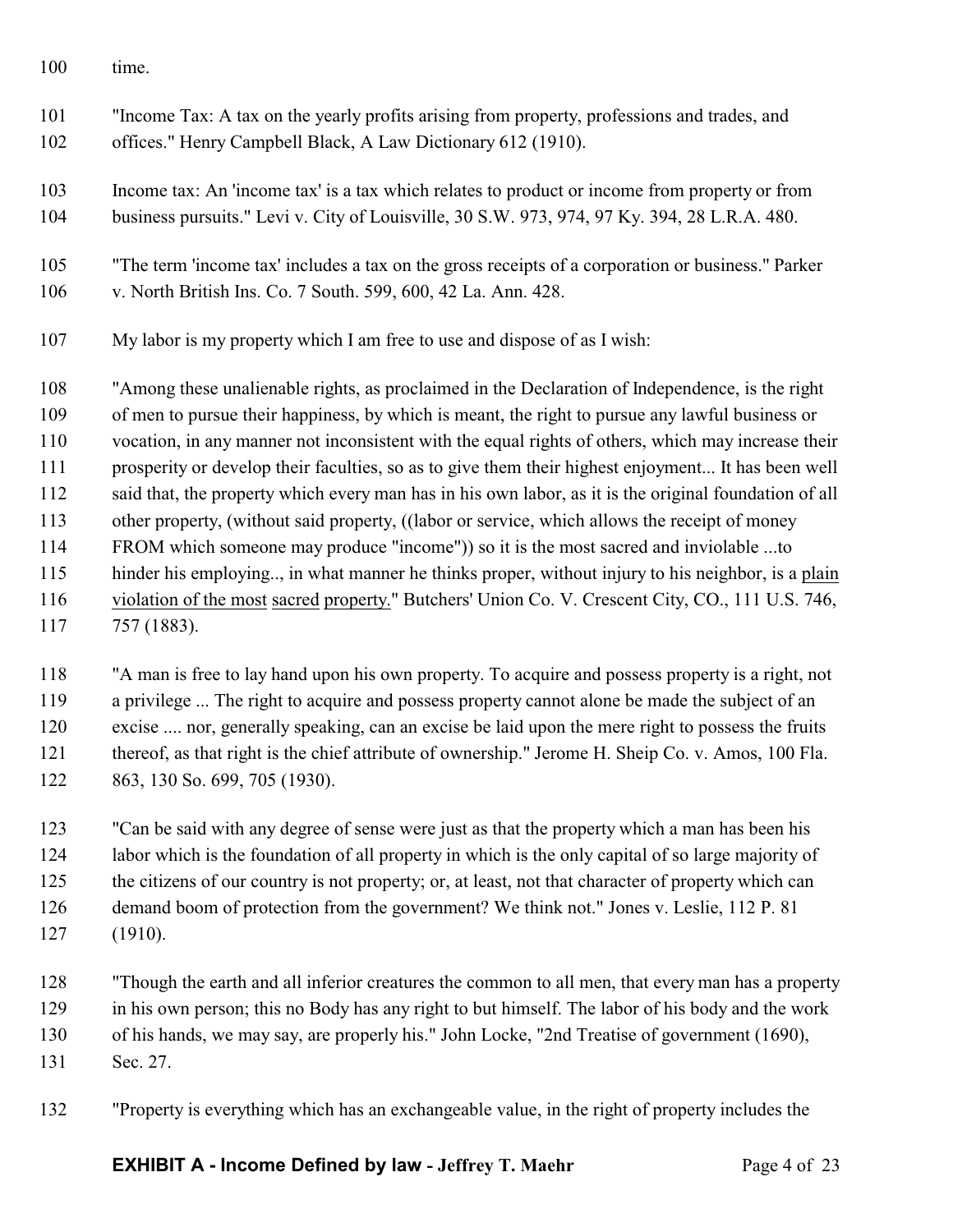- power to dispose of that according to the will of the owner. Labor is property, and as such merits
- protection. The right to make it available is next in importance to the rights of life and liberty. It
- lives to a large extend the foundation of most other forms of property, and of all solid individual
- and national prosperity." Slaughter House Cases, 83 U.S. 36, at 127 (1873).
- The issue of whether a man's labor is his actual property rests in the fact that a person's labor or service has value, and that it can be exchanged for something of similar value.
- "We all have the innate ability to earn income based on our natural intelligence and physical
- strength...the income from the skills is in part to return to earlier investments in food, shelter, and
- clothing." A. Parkman, "The Recognition of Human Capital As Property in Divorce Settlements,
- 40 Arkansas Law Review, 439, 441 (winter 1987).
- In order to produce labor or service in exchange for wages or compensation, there must be a
- reasonable amount of support structure such as food, shelter, clothing, health support, adequate
- rest, reasonable amount of recreation, etc. Without these basic elements, the ability to produce
- labor, wages, and such is impossible. Human energy in the form of labor and service is a
- commodity. It is something that can be bought or sold for a price. Anything that has economic
- value inevitably raises the question of who owns it. If I do not own my personal ability to labor
- and produce, then who does?
- "To a slave, as such, there appertains and can appertain no relation, civil or political, with the state or the government. He is himself strictly property, to be used in subserviency to the interests, the convenience, or the will, of his owner." Dred Scott v. Sandford, 19 How. 393, at 475 -- 476 (1856).
- To own slaves meant that their labor can be owned as a form of legal property or capital asset. The principal of slavery is at work with anyone who is deprived under power and color of law of the right to claim their labor as their property. Human labor has all the essential legal prerogatives and attributes of property.
- "In our opinion that section, in particular mentioned, in an invasion of the personal liberty, as well as of the right of property, guaranteed by that Amendment (Fifth). Such liberty and right embraces the right to make contracts for the purchase of the labor of others and equally the right to make contracts for the sale of one's own labor;... The right of a person to sell his labor upon such terms as he deems proper is, in its essence, the same as the right of the purchaser of labor to prescribe the conditions upon which he will accept such labor from the person offering to sell it... In all such particulars the employer and the employee have the quality of right, and any legislation that disturbs that equality is an arbitrary interference of liberty of contract which no government can legally justify a free land." Adair v. United States, 208 U. S. 161, at 172-175 (1908).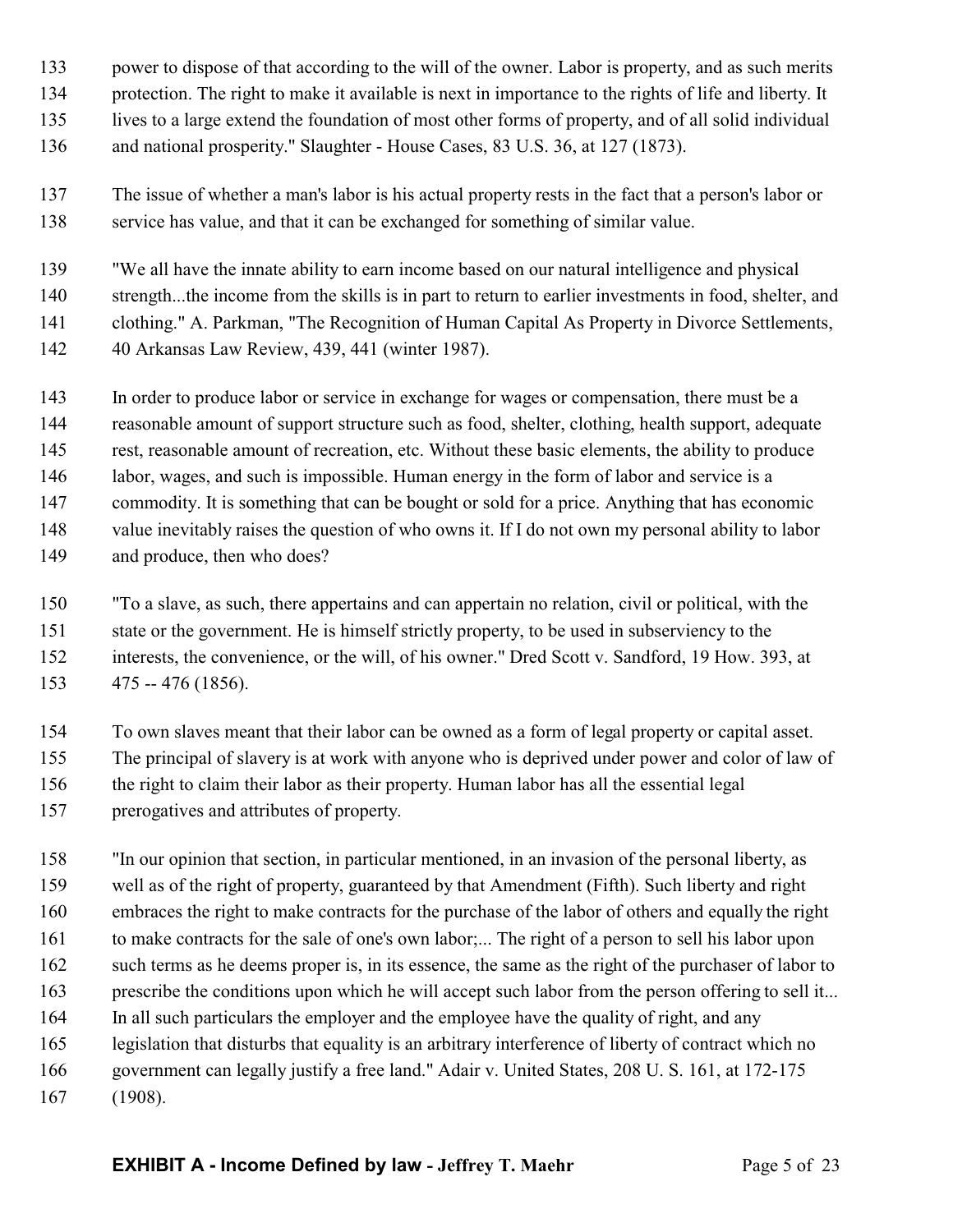"Included in the right of personal liberty and the right of private property -- are taking of the nature of each -- is the right to make contracts for the acquisition of property. The chief among such contracts instead of personal employment, by which in labor and other services are exchanged for money or other forms of property. If this right be struck down or arbitrarily interfered with, there is a substantial impairment of liberty in the long-established constitutional sense. The right is as essential to the laborer as to the capitalist, to the poor as to the rich; for the vast majority of persons have no other artists away to begin to acquire property, save by working 175 for money... The right to follow any lawful vocation and to make contracts is as completely within the protection of the Constitution as the right to hold property free from unwarranted seizure, or the liberty to go when and where one will. One of the ways of obtaining property is by contract. The right, therefore, to contract cannot be infringed by the legislature without violating the letter and spirit of the Constitution. Every citizen is protected in his right to work where and 180 for whom he will. He may select not only his employer, but also his associates." " Coppage v. Kansas, 236 U.S. 1, at 14, 23-24 (1915).

Thus, a contract for labor is a contract for sale of property;

"The time and labor provided by the employees of the Chattanooga city school system were

purchased with public funds and thus became property, with an easily determined value, which

belonged to the city. The appellant converted the proceeds of those public funds to his own use to

 repay favors and a creating more comfortable home for himself and his girlfriend. The statute was sufficiently clear to place the appellant, or any other public official, on notice that the

embezzlement of the labor of employees of the state of Tennessee or any County or municipality

189 therein, is a criminal act." State v. Brown, 791 S.W. 2d 31, 32 (1990).

 "Property... corporeal or incorporeal, tangible or intangible, visible or invisible, real or personal; everything that has an exchangeable value." Blacks Law Dictionary, 1979 edition.

"We conclude that if one's gambling activities pursued full-time, in good faith, and with

regularity, to the production of income for a livelihood, and is not a mere hobby, it is a trade or

business within the meaning of the statutes which we are here concerned. Respondents

Groetzinger satisfied that test in 1978. Constant and large -- scale effort on his part was made.

Skill was required and supplied. He did what he did for a livelihood, though with a less than

successful result. This was not a hobby or a passing fancy or an occasional debt for amusement."

Commissioner v. Groetzinger, 480 U.S. 23 (1987).

In the above case, it clearly shows that someone who puts regular, consistent efforts into making

a living is engaged in a trade or business, NOT related to U.S. government employment, whether

they are employed by another party or were employed themselves. Concerning my own

employment, I have pursued my occupation of selling my labor, energy and skills on a full-time

basis, in good faith, continuity and regularity, representing a constant and large-scale effort over

**EXHIBIT A - Income Defined by law - Jeffrey T. Maehr** Page 6 of 23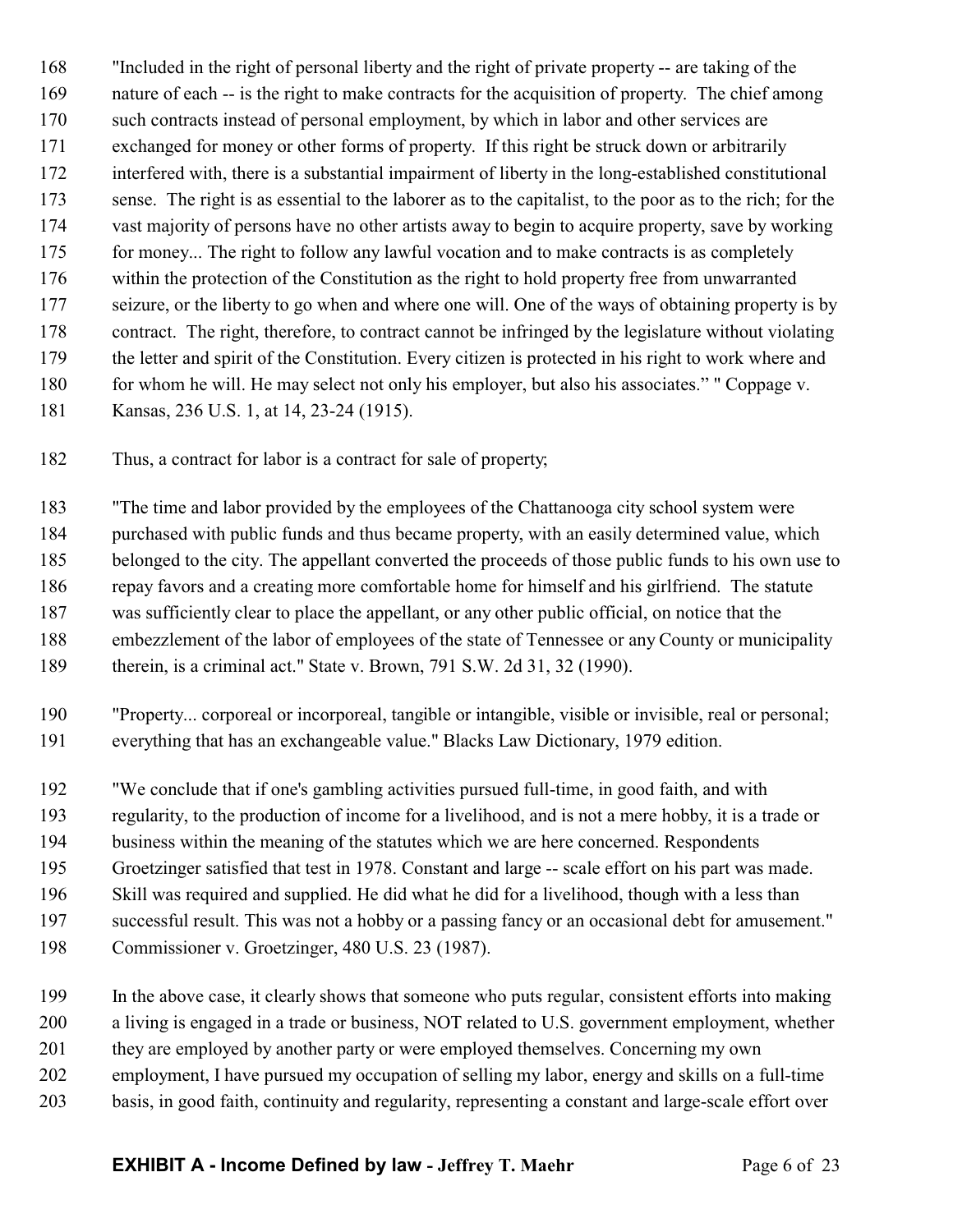| 204 | many years, for the production of income for a livelihood, with skills being required and applied.   |
|-----|------------------------------------------------------------------------------------------------------|
| 205 | It is not a sporadic activity, a mere hobby, or an amusement diversion. These very facts, being      |
| 206 | applied to all Americans across the country, should, at the very least, allow each and every one of  |
| 207 | them to deduct all living expenses required to maintain their personal property which is used in     |
| 208 | making a living.                                                                                     |
| 209 | Corporations and the self-employed have the luxury of deducting many expenses related to the         |
| 210 | production of income or profit, yet the common employee is not able to deduct one penny for          |
| 211 | expenses related to their production of income. This is an inequity that cannot be overlooked.       |
| 212 | IR Code Sections 1001, 1011 and 1012 and their regulations, 26 C.F. R. Sections 1.1001-1(a)          |
| 213 | $1.1011$ -1 and $1.1012$ -1(a), provide the method for determining the gain derived from the sale of |
| 214 | property:                                                                                            |
| 215 | Section $1001(a)$ ;                                                                                  |
| 216 | "The gain from the sale or other disposition of property shall be the excess of the amount realized  |
| 217 | therefrom over the adjusted basis provided in section 1011 for determining gain"                     |
| 218 | Section 1001(b);                                                                                     |
| 219 | The amount realized from the sale or other disposition of property shall be the sum of any money     |
| 220 | received plus the fair market value of the property (other than money) received."                    |
| 221 | Section 1011:                                                                                        |
| 222 | The adjusted basis for determining the gain or loss from the sale or other disposition of property,  |
| 223 | whenever acquired, shall be the basis (determined under section 1012) adjusted as provided in        |
| 224 | section 1016."                                                                                       |
| 225 | Section 1012:                                                                                        |
| 226 | "The basis of property shall be the cost of such property"                                           |
| 227 | The cost of property purchased under contract is its fair market value as evidenced by the           |
| 228 | contract itself, provided neither the buyer nor the seller were acting under compulsion in entering  |
| 229 | into the contract, and both were fully aware of all of the facts regarding the contract. See         |
| 230 | Terrance developmental Co. v. C.I.R., 345 F.2d 933 (19650; Bankers Trust Co. v. U.S., 518 F.2d       |
| 231 | 1210 (1975); Bar L Ranch, Inc. v. Phinney, 426 F.2d 995 (1970); Jack Daniel Distillery v. U.S.,      |
| 232 | 379 F.2d 569 (1967).                                                                                 |
| 233 | In other words, if an employer and employee agree that the employee will exchange one hour of        |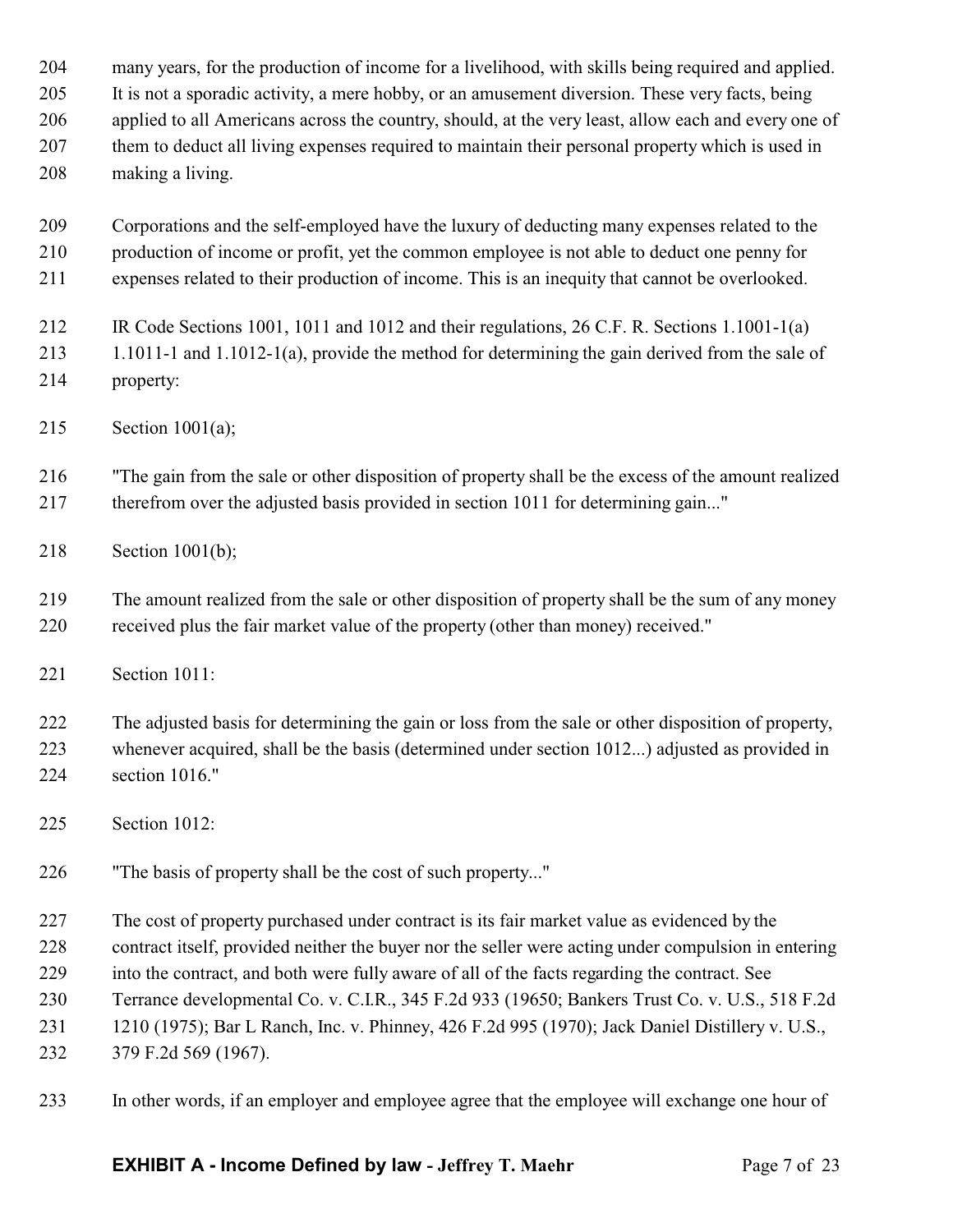- his time in return for a certain amount of money, the cost, or basis under Section 1012, of the
- employee's labor is the pay agreed upon. By the same token, if an attorney, doctor or other
- independent contractor agrees to perform a certain service for an agreed upon amount of
- compensation, the value of the service to be performed is the amount agreed upon as payment for 238 the service.
- In the case of the sale of labor, none of the provisions of Section 1016 are applicable, and the adjusted basis of the labor under Section 1011 is the amount paid. Therefore, when the employer pays the employee the amount agreed upon, or the professional is paid for his or her services, there is no excess amount realized over the adjusted basis, and there is no gain under Section 1001. There being no gain, there is no "income" in the constitutional sense, and no "gross income" under Section 61(1).
- If one has no gain, one would not have sufficient "gross income" to require the filing of a federal personal income tax return under Section 6012. Likewise, without gain, there can be no "self- employment income," and one who is self-employed would not be required to file a federal personal income tax return under Section 6017.
- All other issues such as FICA tax, Railroad Retirement Tax, Federal Unemployment Tax, W4's, etc., would be null because no gain or "income" has actually been realized.
- "In principle, there can be no difference between the case of selling labor and the case of selling goods." Adkins v. Children's Hospital, 261 U.S. at 558.
- The sale of one's labor constitutes personal property. The IR Code specifically provides that only the amount received in EXCESS of the fair market value of personal property upon its sale constitutes "gain." 26 U.S.C. Sections 1001, et seq. Reading Court;
- "It could hardly be denied that a tax laid specifically on the exercise of those freedoms would be unconstitutional... A state [or federal government-JTM] may not impose a charge for the enjoyment of a right (working-JTM) granted by the federal Constitution." - Murdock v Pennsylvania, 319 US 105, at 113; 480-487; 63 S Ct at 875; 87 L Ed at 1298 (1943).
- The freedom and right to earn a living through any lawful occupation is EXEMPT from taxation by the federal government! U. S. Supreme Court in *Grosjean v. American Press Co.*, 297 U.S. 233 (1936); *Jones* v. *Opelika*, 316 U.S. 584, 56 S.Ct. 444 (1943); *Follett v. McCormick*, 321 U.S. 573 64 S.Ct. 717 (1944); *Harper v. Virginia Bd. Of Elections*, 383 U.S. 663, 86 S.Ct. 1079 (1966).
- "The statute and the statute alone determines what is income to be taxed. It taxes only income 'derived' from many different sources; one does not 'derive income' by rendering services and charging for them." Edwards v. Keith, 231 F. 110 (2nd Cir. 1916).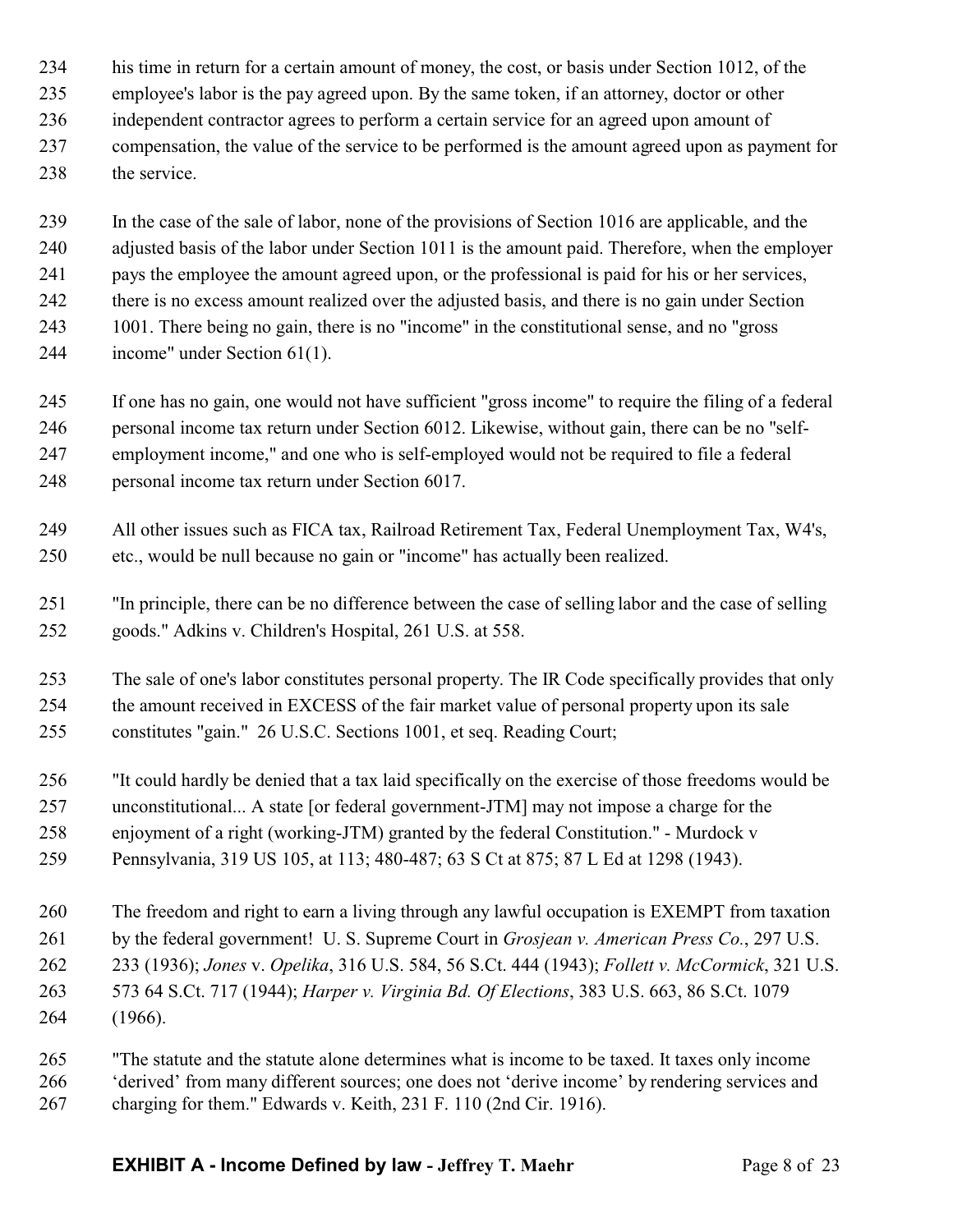- "Citizens under our Constitution and laws mean free inhabitants ... Every citizen and freeman is
- endowed with certain rights and privileges to enjoy which no written law or statute is required.
- These are fundamental or natural rights, recognized among all free people... That the right to...
- accept employment as a laborer for hire as a fundamental right is inherent in every free citizen, and is indisputable..." United States v. Morris, 125 F. Rept. *325,* 331.
- Taxation Key, West 53 "The legislature cannot name something to be a taxable privilege unless it is first a privilege."
- Taxation Key, West 933 "The Right to receive income or earnings is a right belonging to every person and realization and receipts of income is therefore not a privilege that can be taxed".
- The term [liberty] ... denotes not merely freedom from bodily restraint but also the right of the individual to contract, to engage in any of the common occupations of life... and generally to enjoy those privileges long recognized at common law as essential to the orderly pursuit of happiness by free men... The established doctrine is that this liberty may not be interfered with, under the guise of protecting public interest, by legislative action..." Meyer v. Nebraska, 262 U.S. 390, 399, 400. referencing also Slaughter-House Cases, 16 Wall. 36; Butchers' Union Co. v. Crescent City Co ., 111 U.S. 746 , 4 Sup. Ct. 652; Yick Wo v. Hopkins, 118 U.S. 356 , 6 Sup. Ct. 1064; Minnesota v. Bar er, 136 U.S. 313 , 10 Sup. Ct. 862; Allegeyer v. Louisiana, 165 U.S. 578 , 17 Sup. Ct. 427; Lochner v. New York, 198 U.S. 45 , 25 Sup. Ct. 539, 3 Ann. Cas. 1133; Twining v. New Jersey 211 U.S. 78 , 29 Sup. Ct. 14; Chicago, B. & Q. R. R. v. McGuire, 219 U.S. 549 , 31 Sup. Ct. 259; Truax v. Raich, 239 U.S. 33 , 36 Sup. Ct. 7, L. R. A. 1916D, 545, Ann. Cas. 1917B, 283; Adams v. Tanner, 224 U.S. 590 , 37 Sup. Ct. 662, L. R. A. 1917F, 1163, Ann. Cas. 1917D, 973; New York Life Ins. Co. v. Dodge, 246 U.S. 357 , 38 Sup. Ct. 337, Ann. Cas. 1918E, 593; Truax v. Corrigan, 257 U.S. 312 , 42 Sup. Ct. 124; Adkins v. Children's Hospital (April 9, 1923), 261 U.S. 525 , 43 Sup. Ct. 394, 67 L. Ed. --; Wyeth v. Cambridge Board of Health, 200 Mass. 474, 86 N. E. 925, 128 Am. St. Rep. 439, 23 L. R. A. (N. S.) 147."
- My labor has a value, just as an employer or customer's money has value. I agree to my employer's wage or customer's money for my merchandise, and they agree to the labor or service I will "exchange" FOR that income. The process is an even exchange... (See COTTAGE SAVINGS ASSN v. COMMISSIONER, 499 U.S. 554 (1991).
- "The right to hold specific private employment and to follow a chosen profession free from unreasonable government interference comes within the 'liberty' and 'property' concepts of the Fifth Amendment." Greene v. McEleroy, 360 U.S. 424, 492 (1959).
- This means the right to hold a job to generate a living is a "use" or a "holding of property for the production of income."
- The exchange of labor for wages, salary or compensation, materially, has NO difference in value, and therefore, there is nothing which is an actual "profit" that can be taxed. My labor cannot be valued LESS THAN the value of the money or wage paid to me for my labor or service, but this is what takes place when my wage is directly or indirectly taxed.
- Any exchange of my labor cannot be devalued below the value of the wage I received in order to attempt to show that I received a "profit," and possibly make me "liable" for a tax. My labor is valued EQUAL TO the wage I receive. Neither can the wage I make be counted in its entirety as a "profit," or this makes my labor or service worth nothing. I exchange my labor or service,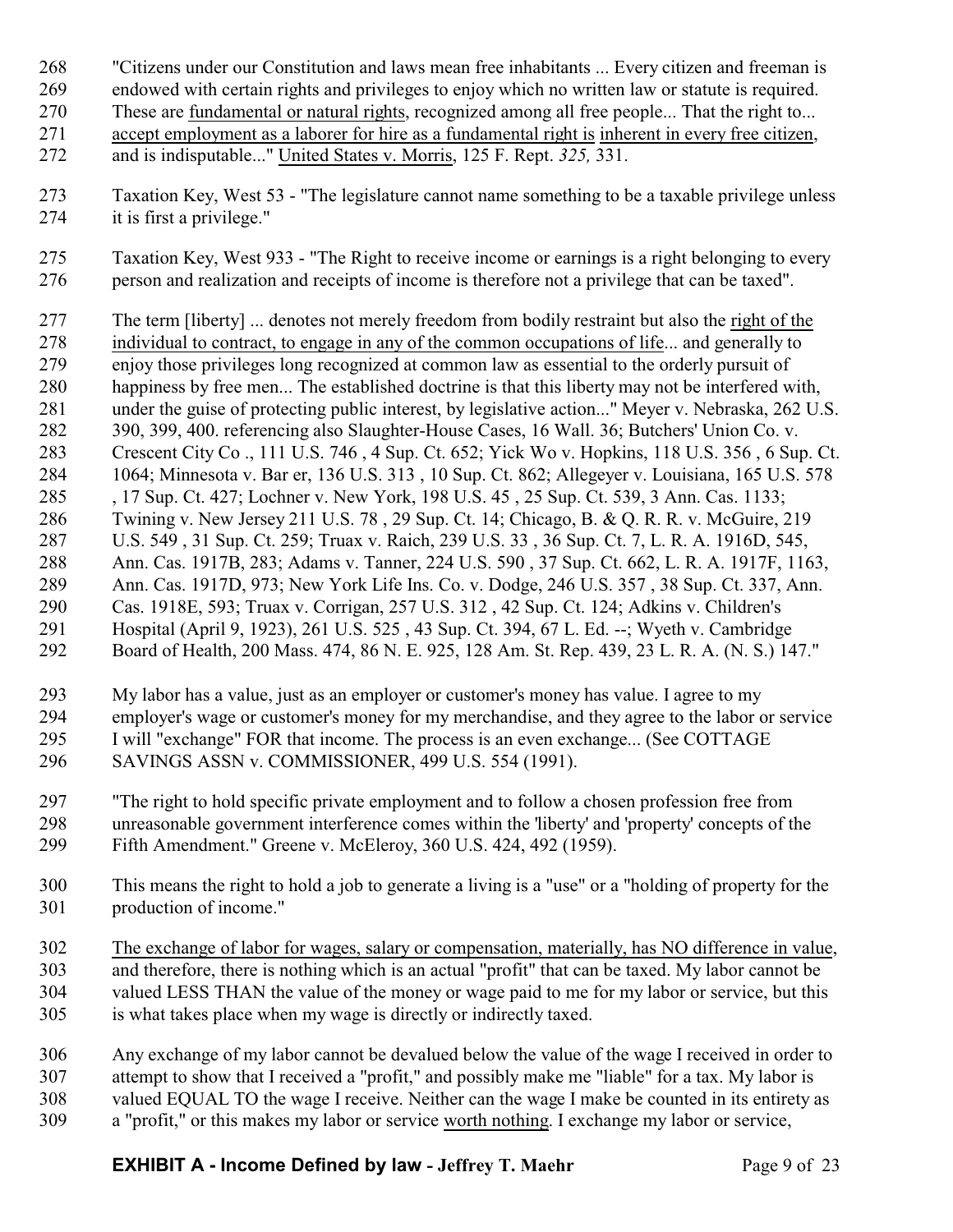- which I value exactly equal to the income I receive. There is NO material difference between the
- values for either my labor or service provided, and the income received FOR labor or service.
- I have the freedom and right to value my labor at any amount, and can, therefore, accept ANY
- amount of income as equal value to any labor or service I provide any party. Anything short of
- this that is taxed is clearly due to slave labor, and is theft by coercion, fraud and conversion, and
- is clearly unconstitutional and against common law and case law. (See Attachments C and that
- the legal application of taxation against some citizen's are those that are in the "employee" of the
- IRS and U.S. Government See 26 USC 3401(d)).
- The following case law on "material difference" help to clarify "income" facts:

# **An example of "no material difference" in the exchange of labor for wage, salary or compensation:**

- John has hundred dollar bills but needs some twenty dollar bills. Mary has twenty dollar bills, but needs some hundred dollar bills. They agree to work for each other because John wants some twenties for his \$100 bills, and Mary wants some \$100 bills for her twenties. They agree to work for each other for the day. John agrees to give Mary one, one hundred dollar bill for the day, and Mary agrees to give John 5, twenty dollar bills for the day. At the end of the day's work for each other, they pay each other, or, exchange the bills. Question: Which one of them has made a
- "profit" from the exchange made?
- When someone works for a wage or salary, they have agreed to exchange their labor for the money offered by the employer or customer. The person has agreed that their labor is worth whatever the employer or customer is willing to offer, (or is willing to accept the pay even though they value their labor at MORE than what is paid, thereby causing them a "material LOSS"). The process is simply an "exchange" of value, 1 to 1. There is NO "profit" being made by either at the point. The employee has his labor and needs cash, while the employer has cash, and needs labor performed.
- If they both are considered to have made a "profit," just from the exchange of labor for money, in what way has this occurred? What "material difference" is there between the one, one hundred dollar bill, and the 5, twenty dollar bills? What "material difference" is there between the exchange of labor for cash? Are they not equal in value to each other? What "profit" has been made by labor or service provided in exchange for money or service? How has an actual profit occurred unless the actual labor or service is valued at zero value and ALL that was received was "profit?"
- In the same way, EVERY "exchange" of labor or service for compensation, in whatever form, has NO "material difference" between either. To suggest otherwise, is to effectively make all labor and services of NO intrinsic value, and we become slaves through that process.
- Another example: A company, receives money for services or products provided. This money is received and used by all those engaged as part of this enterprise. This cash or money is NOT considered a "profit" for this company because of expenses, costs of doing their work or service. After all wage expenses, material costs, and purchases to improve their business, the remaining money is, today, being classified as "income." However, the cash or money... compensation or whatever that a private individual receives, IS considered a "profit" even though THEY, too,
- have costs and expenses in providing THEIR labor, which they spent money in various ways to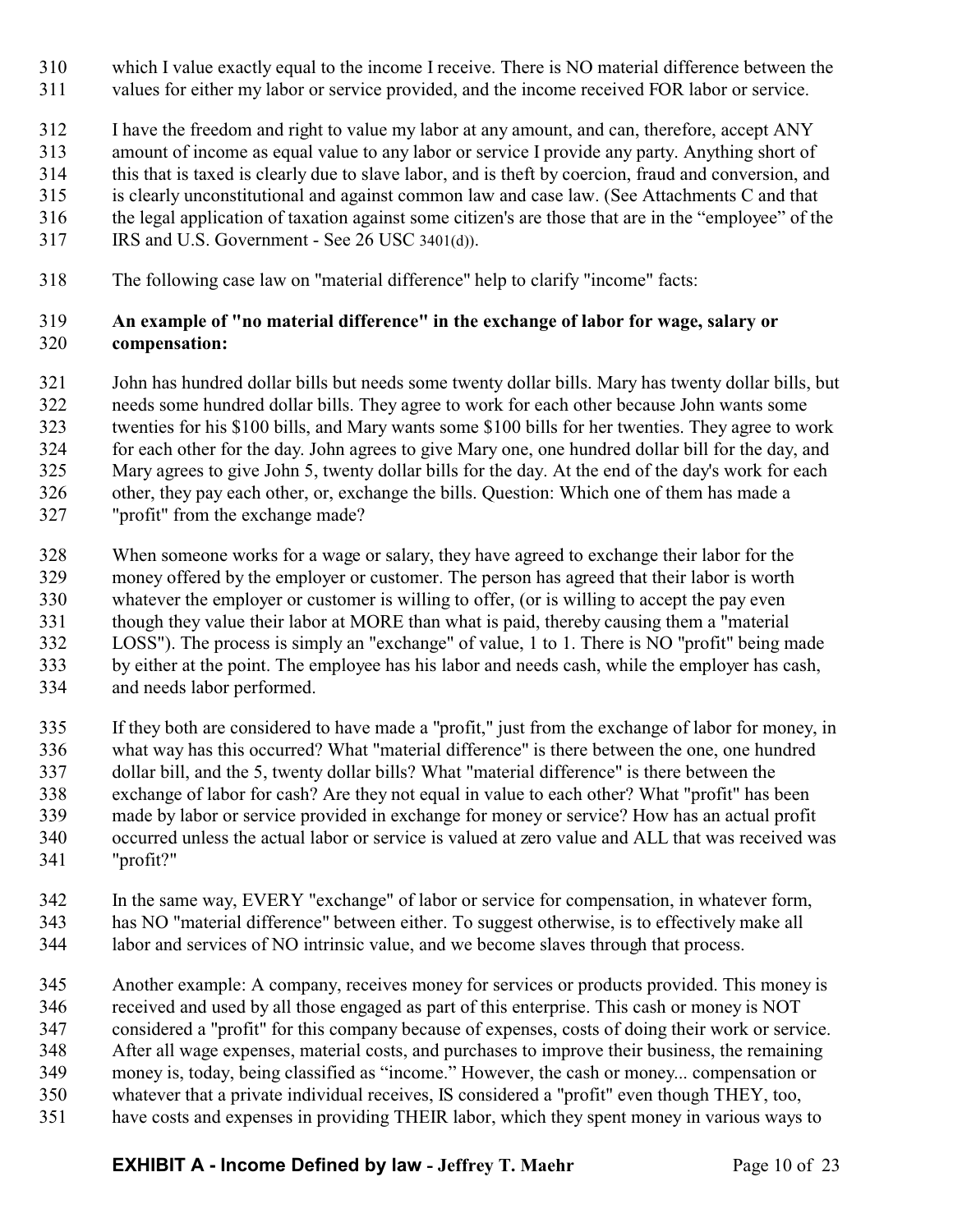- be able to provide.
- I have requested the IRS or any related agency to explain this "material difference" See
- *COTTAGE SAVINGS ASSN v. COMMISSIONER, 499 U.S. 554 (1991)* for legal case law on
- "material difference" legal issue, and how "all that someone receives as wages or compensation
- is "profit" is a gross inaccuracy.
- Case Law Proving Labor is property, and wages, salary and compensation (all income as termed today) is NOT subject to the income tax:

# **Legal and intended Definition of "Income," and law affecting Respondent's Actions;**

- Section 22 GROSS INCOME:
- (a): Gross income includes gains, profits, and income derived from salaries, wages, or compensation for personal service..."

 Gross Income Defined: Section 213. That for the purposes of this title (except as otherwise provided in section 233, [Gross Income Of Corporations Defined -JTM]) the term gross income- (a) includes gains, profits, and income derived from salaries, wages, and compensation for personal service (including in the case of the President of the United States, the judges of the Supreme and lower inferior of the United States, and all other officers and employees, whether elected or appointed, of the United States, Alaska, Hawaii, or any political subdivision thereof or the District of Columbia, the compensation received as such).

- Said "gains, profits, and income" are all classified as being "DERIVED FROM" salaries, wages 371 or compensation... This is in keeping with the original intent of the 16<sup>th</sup> Amendment and what the so-called "Income" tax was designed for... to tap the unearned "income" the wealthy had an abundance of:
- "An unapportioned direct tax on anything which is not income would be unconstitutional." C.I.R. v. Obear-Nester Glass Co., C.A. 7, 1954, 217 F.2d, 75 S. Ct. 570 348 U.S. 982, 99L.Ed. 764, 75 S. Ct. 870, 349 U.S. 948, 99 L. Ed. 1274.

 "When a court refers to an income tax as being in the nature of an excise, it is merely stating that the tax is not on the property itself, but rather it is a fee for the privilege of receiving gain from the property. The tax is based upon the amount of the gain, not the value of the property." C.R.S. Report Congress 92-303A (1992) by John R. Lackey, Legislative attorney with the library of Congress:

- "The meaning of "income" in this amendment is the gain derived from or through the sale or conversion of capital assets: from labor or from both combined; not a gain accruing to capital or growth or increment of value in the investment, but a gain, a profit, something of exchangeable value, proceeding from the property, severed from the capital however employed and coming in or being "derived", that is, received or drawn by the recipient for his separate use, benefit, and disposal." Taft v. Bowers, N.Y. 1929, 49 S.Ct. 199, 278 U.S. 470, 73 L.Ed. 460.
- "It becomes essential to distinguish between what is, and what is not "income"... Congress may not, by any definition it may adopt, conclude the matter, since it cannot by legislation alter the Constitution, from which alone it derives its power to legislate, and within whose limitations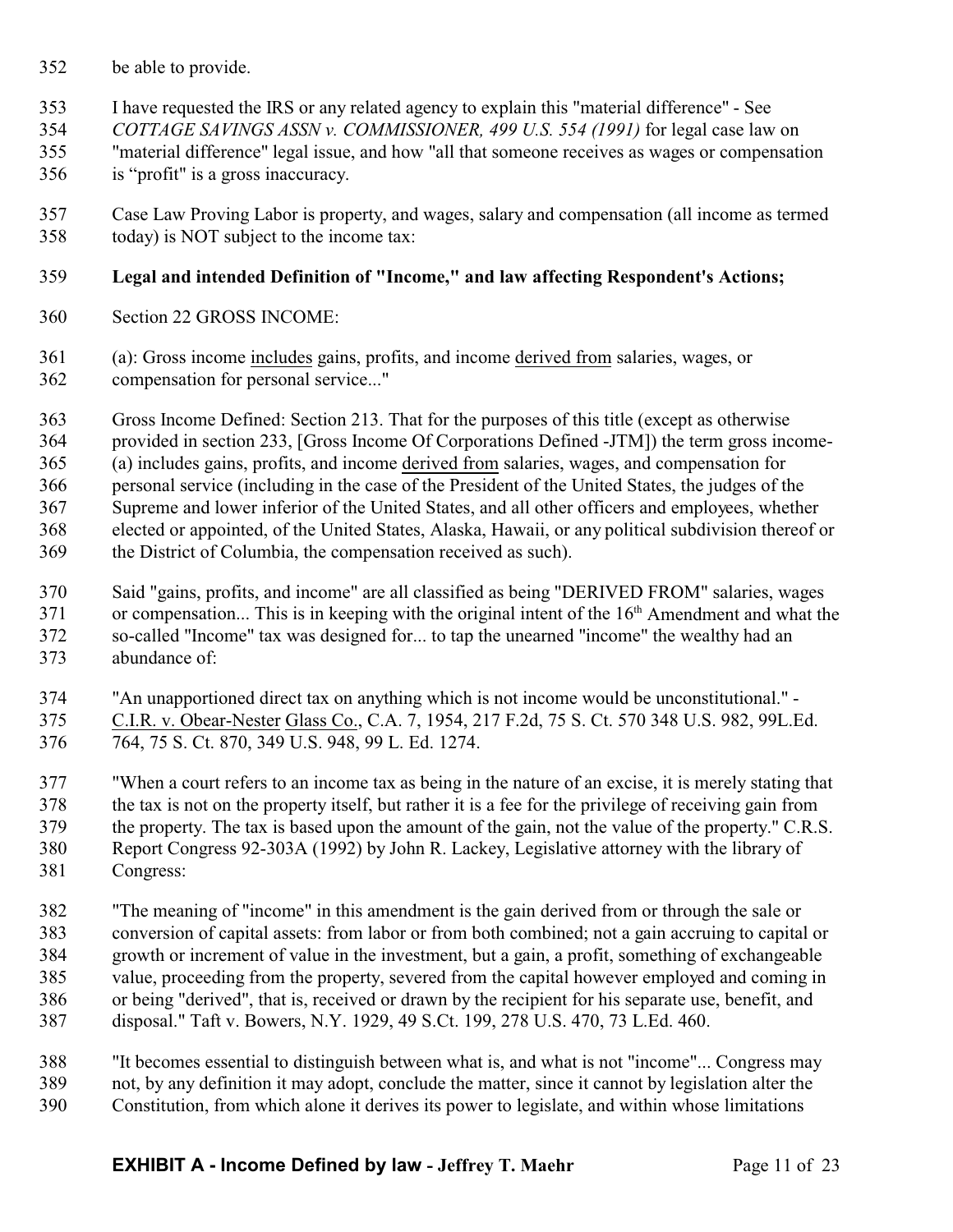- alone, that power can be lawfully exercised....[Income is] Derived--from--capital--the--gain-- derived--from-capital, etc. Here we have the essential matter--not gain accruing to capital, not a growth or increment of value in the investment; but a gain, a profit something of exchangeable value...severed from the capital however invested or employed, and coming in, being "derived," that is received or drawn by the recipient for his separate use, benefit and disposal-- that is the income derived from property. Nothing else answers the description.... "The words 'gain' and 'income' mean the same thing. They are equivalent terms..." - Congressional Globe, 37th Congress 2nd Session, pg. 1531.
- "The word "income" as used in this [16th] amendment does not include a stock dividend, since such a dividend is capital and not income and can be taxed only if the tax is apportioned among 401 the several state in accordance with Art. 1 Sec. 2, cl.3 and Art. 1, Sec. 9, cl. 4 of the Constitution." Eisner v. Macomber. N.Y. 1929, 40 5.Ct 189, 252 U.S. 189, 64 L.Ed. 521.
- "[Income is] derived--from--capital--the--gain--derived--from--capitol, etc. Here we have the essential matter--not gain accruing to capitol, not growth or increment of value in the investment; but a gain, a profit, something of exchangeable value...severed from capitol however invested or employed and coming in, being "derived", that is received or drawn by the recipient for his separate use, benefit and disposal--that is the income derived from property. Nothing else answers the description...". [emphasis in original]... "After examining dictionaries in common use (Bouv. L.D.; Standard Dict.; Webster's Internat. Dict.; Century Dict.), we find little to add to the succinct definition adopted in two cases arising under the Corporation Tax Act of 1909 (Stratton's Independence v. Howbert, 231 U.S. 399, 415; Doyle v. Mitchell Bros. Co, 247 U.S. 179, 185) "Income may be defined as the gain derived from capital, from labor, or from both combined, provided it be understood to include profit gained through a sale or conversion of capital assets..." Doyle v. Mitchell, 247 U.S. 179-185 (1920); Stratton's Indep. v. Howbert, 231 U.S. 339 (1913); So. Pacific v. Lowe, 247 U.S. 330 (1918); Eisner v. Macomber, 252 US 189 (1920); Merchant's Loan v. Smietanka, 255 U.S. 509 (1921).
- "The claim that salaries, wages, and compensation for personal services are to be taxed as an entirety and therefore must be returned by the individual who has performed the services which produce the gain is without support, either in the language of the Act or in the decisions of the courts construing it. Not only this, but it is directly opposed to provisions of the Act and to regulations of the U.S. Treasury Department, which either prescribed or permits that compensations for personal services not be taxed as a entirety and not be returned by the individual performing the services. It has to be noted that, by the language of the Act, it is not salaries, wages or compensation for personal services that are to be included in gross income. That which is to be included is gains, profits, and income derived from salaries, wages, or compensation for personal services." The United States Supreme Court, Lucas v. Earl, 281 U.S. 111 (1930)
- 428 The original intent of the founders of the Constitution was NOT to tax wages or salaries of the people of the several states. The word "income" had a completely different meaning then. people of the several states. The word "income" had a completely different meaning then, compared to what is presumed to be the meaning today. Not only Supreme Court Case law, but hundreds of Congressional Records of the time (as documented in the book "Constitutional Income: Do you have any?") clearly show what the "income" tax was understood to be:
- "The task of interpretation must therefore be to discover what was the meaning common to each of these terms at the time the Constitution was adopted." Francis W. Bird, Constitutional Aspects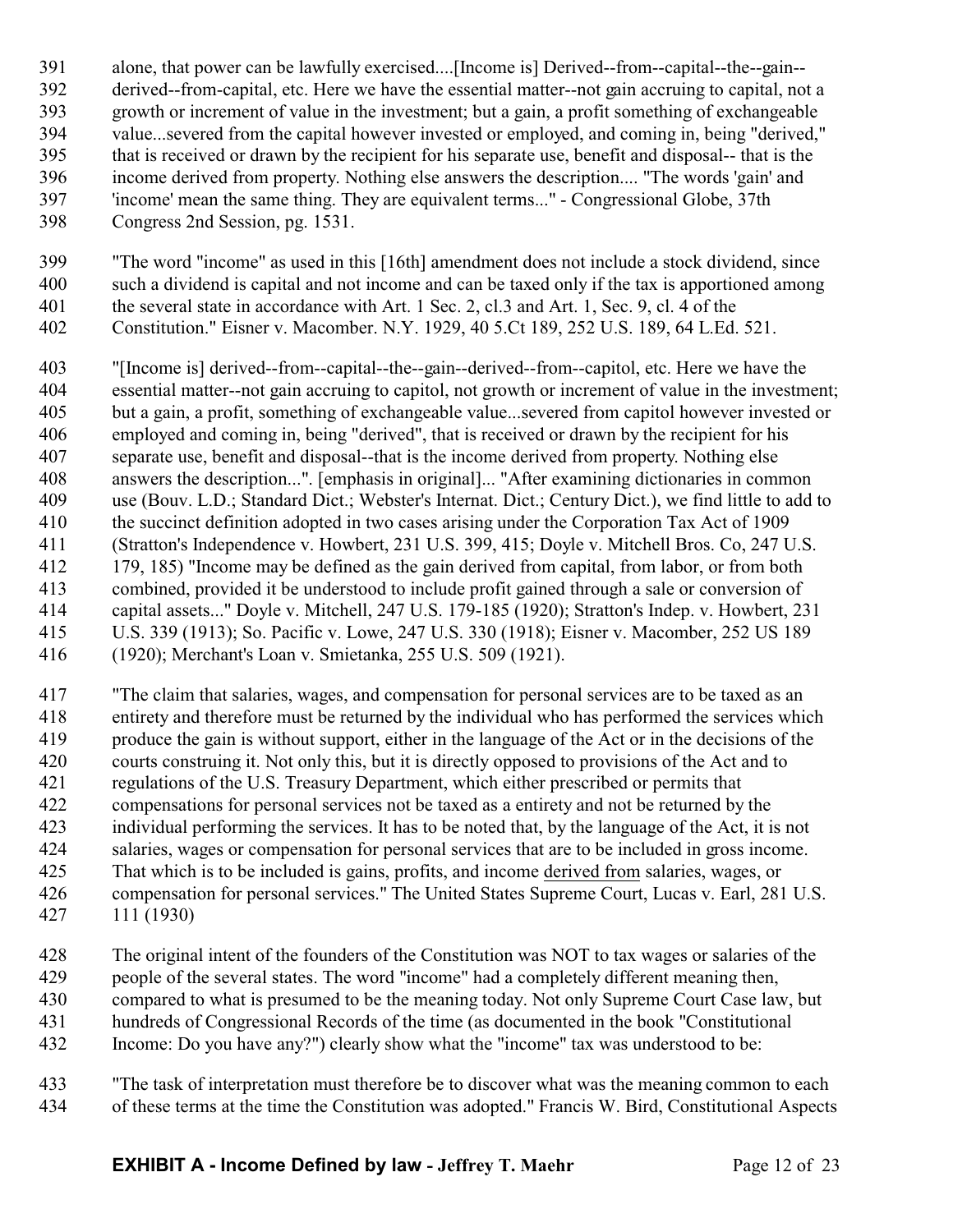- of the Federal Tax on the Income of Corporations, 24 Harvard Law Review 31, 32 (1911).
- "The Constitution was written to be understood by the voters; its words and phrases were used in
- their normal and ordinary [meaning] as distinguished from [their] technical meaning; where the intention is clear there is no room for construction and no excuse for interpolation or addition." United States v. Sprague, 282 U.S. 716, 731 (1930).
- "The Treasury cannot by interpretive regulations, make income of that which is not income within the meaning of revenue acts of Congress, nor can Congress, without apportionment, tax as 442 income that which is not income within the meaning of the  $16<sup>th</sup>$  Amendment." Helvering v. Edison Bros. Stores, 133 F2d 575. (1943)
- "It is not a function of the United States Supreme Court to sit as a super-legislature and create statutory distinctions where none were intended. " American Tobacco Co. v. Patterson, 456 US 63, 71 L Ed 2d 748, 102 S Ct. 1534 (1982)
- "...**income**; as used in the statute should be given a meaning so as not to include everything that comes in. The true function of the words "gains" and "profits" is to limit the meaning of the word "income." S. Pacific v. Lowe, 247 F. 330. (1918)
- Gains, profits, and income all relate back to one another as being equal, and quite distinct from "wages and salaries." Working for wages or salaries or other compensation to provide for family and livelihood were NOT "income" nor intended to be taxed. Such taxation diminishes the ability to provide for "Life, Liberty and the pursuit of happiness," and diminishes wealth... diminishes the "principle" and therefore makes one poorer because of it.
- "The very purpose of a Bill of Rights was to withdraw certain subjects from the vicissitudes of political controversy, to place them beyond the reach of majorities and officials and to establish them as legal principles to be applied by the courts. One's right to life, liberty and property, to free speech, a free press, freedom of worship and assembly, and other fundamental rights may not be submitted to vote; they depend on the outcome of no elections." West Virginia State Board of Education v. Barnette - 319 U.S. 623
- Such property was NOT to be taxes, but the "gains, profits, and income" from such property WAS available to be taxed, but ONLY according to Constitutional law.
- "...we are of the opinion that there is a clear distinction in this particular between an individual and a corporation, and that the latter has no right to refuse to submit its books and papers for an examination at the suit of the state. The individual may stand upon his constitutional rights as a citizen. He is entitled to carry on his private business in his own way. His power to contract is unlimited. He owes no duty to the state or to his neighbors to divulge his business, or to open his doors to an investigation, so far as it may tend to criminate him. He owes no such duty to the state, since he receives nothing therefrom, beyond the protection of his life and property. His rights are such as existed by the law of the land long antecedent to the organization of the state, and can only be taken from him by due process of law, and in accordance with the Constitution. He owes nothing to the public so long as her does not trespass upon their rights." Hale v. Henkel, 201 U.S. 74 (1905):
- "Privilege" was what "could" be taxed by the "income" tax. Such privilege was NOT the "RIGHT" to work. "Right" and "privilege" are two distinctly different things.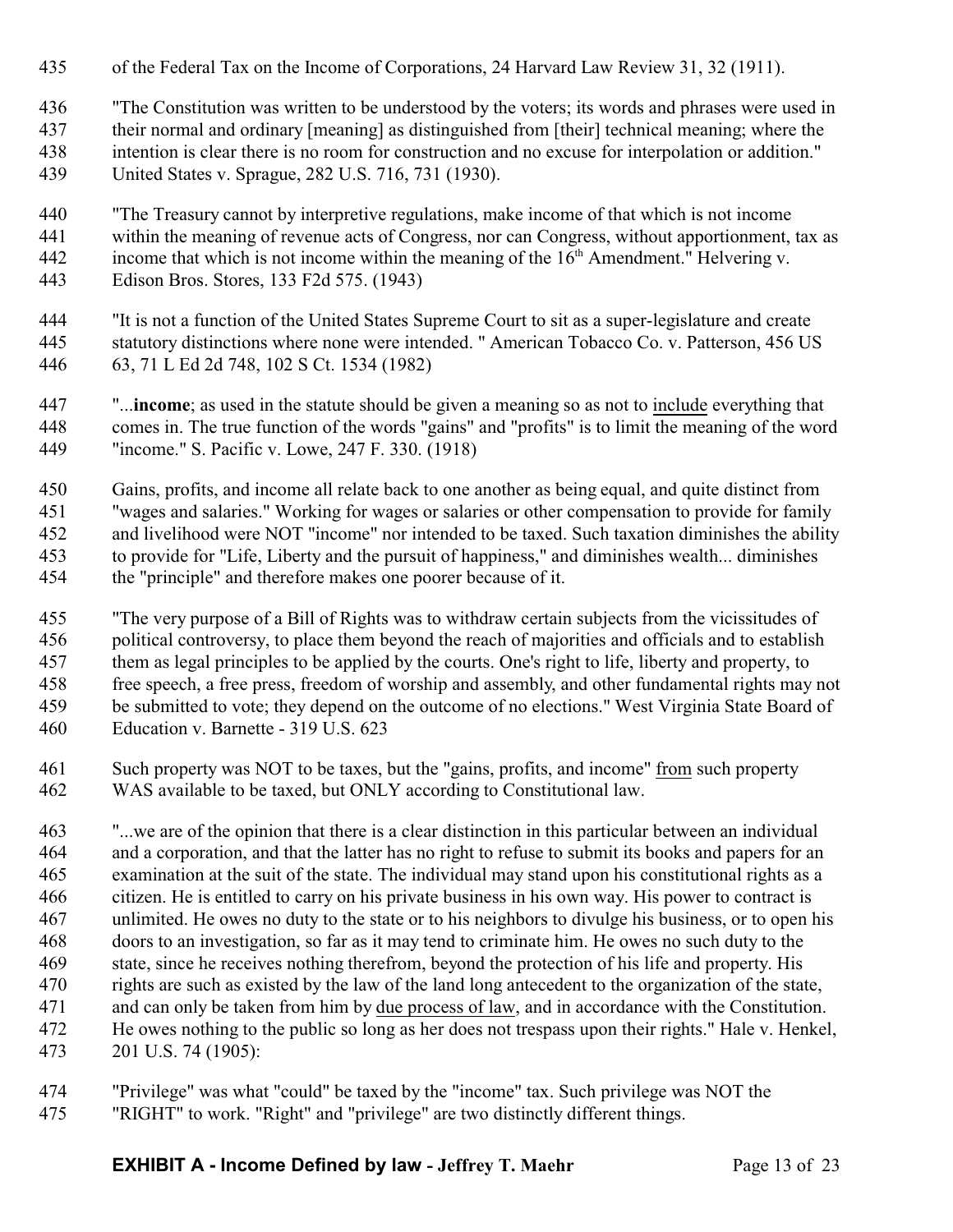- It was not the intention of the American people to tax the wages and salaries of the working man,
- but ONLY to reach the "gains, profits and unearned income" of the country... something that was
- fought by big business and the wealthy of the country, and something which most people in the
- nation did NOT have...
- "We are bound to interpret the Constitution in the light of the law as it existed at the time it was adopted." Mattox v. U.S. 156 U.S. 237, 243 (1895).
- "For 1936, taxable income tax returns filed represented only 3.9% of the population," and, "The largest portion of consumer incomes in the United States is not subject to income taxation. likewise, only a small proportion of the population of the United States is covered by the income tax." Treasury Department's Division of Tax Research publication, 'Collection at Source of the Individual Normal Income Tax,' 1941."
- Are we to believe that only 3.9% of the entire population of America worked for a living, making wages and salaries in 1936? Despite the incorrect definition for the word "income," the Treasury Department clearly shows how "incomes," while mis-defined, also shows that wages and salaries (what they believed to be income) were not yet the focus of "income" taxes.
- Constitutional income" means what We the People say it Means. Any word or term used in the Constitution has the meaning the People intended that word or term to mean at the time the Constitution was ratified. Or, in the case of an amendment to the Constitution, we use the words therein as the American People understood them to mean at the time the amendment was (supposedly) ratified by the several States. To understand what the meaning of the word "income" is, we must examine the history of income taxes in America prior to the ratification of the 16th Amendment.
- "Under the Internal Revenue Act of 1954 if there is no gain, there is no income." 26 U.S.C.A. '54, Sec. 61(a).
- "There must be gain before there is 'income' within the 16th Amendment." U.S.C.A. Const. Am 16.
- "The true function of the words 'gains' and profits' is to limit the meaning of the word 'income' and to show its use only in the sense of receipts which constituted an accretion to capital. So the function of the word 'income 'should be to limit the meaning of the words 'gains' and profits." Southern Pacific v. Lowe. Federal Reporter Vol. 238 pg. 850. See also, Walsh v. Brewster. Conn. 1921, 41 S.Ct. 392, 255 U.S. 536, 65 L.Ed. 762..
- "I assume that every lawyer will agree with me that we can not legislatively interpret meaning of the word "income." That is a purely judicial matter... The word "income" has a well defined meaning before the amendment of the Constitution was adopted. It has been defined in all of the courts of this country [as gains and profits-PH]... If we could call anything that we pleased income, we could obliterate all the distinction between income and principal. The Congress can not affect the meaning of the word "income" by any legislation whatsoever... Obviously the people of this country did not intend to give to Congress the power to levy a direct tax upon all the property of this country without apportionment." 1913 Congressional Record, pg. 3843, 3844
- Senator Albert B. Cummins.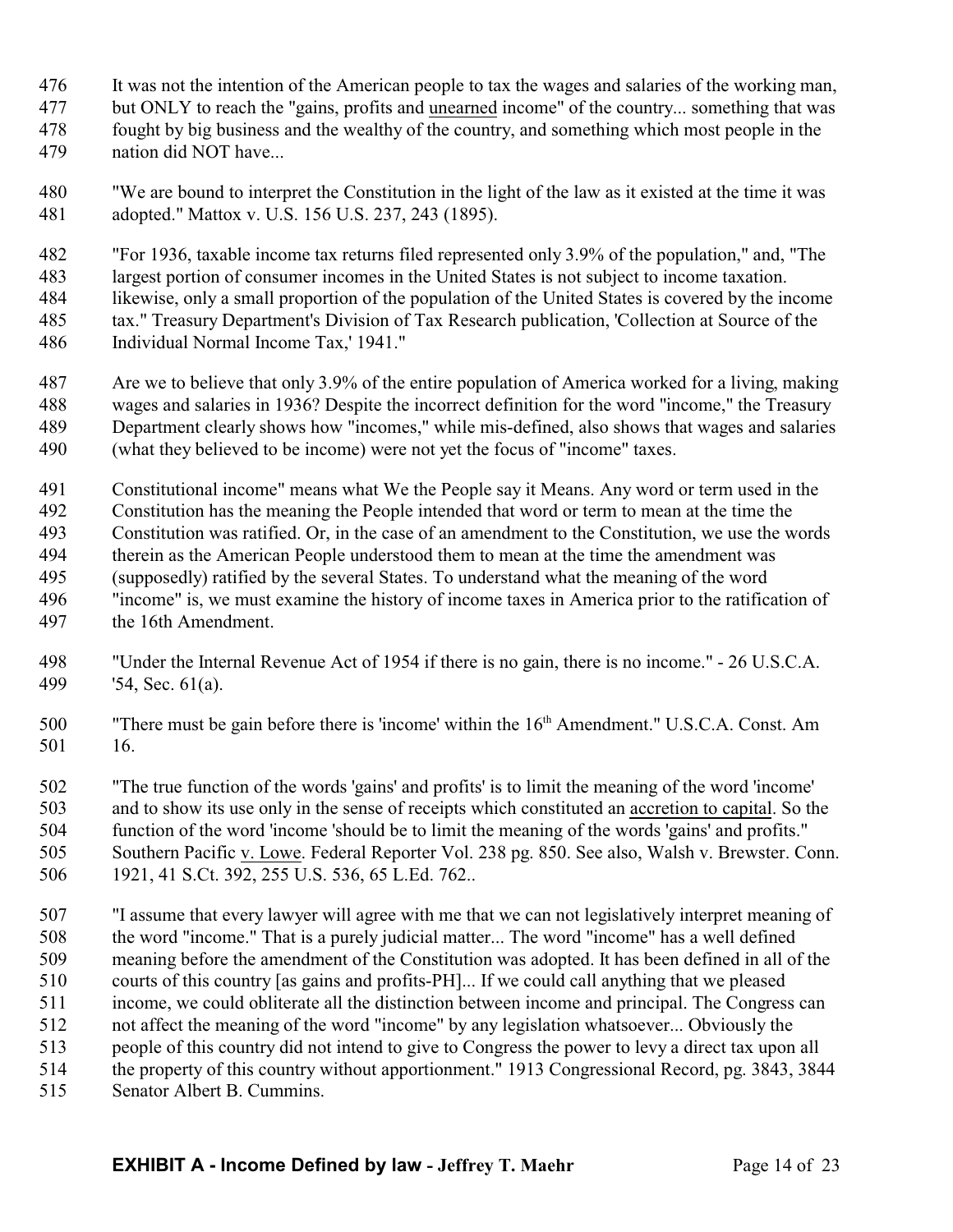- Compensation:"...Giving an equivalent or substitute of equal value...giving back an equivalent in either money, which is but the measure of value..." Black's Law Dictionary.
- "...Reasonable compensation for labor or services rendered is not profit..." Laureldale Cemetery Assc. v. Matthews. 47 Atlantic 2d. 277 (1946).
- "All are agreed that an income tax is a "direct tax" on gain or profits..." Bank of America National T. & Sav. Ass'n. V United States, 459 F.2d 513, 517 (Ct.Cl 1972).

 "The phraseology of form 1040 is somewhat obscure...But it matters little; the statute and the statute alone determines what is income to be taxed. It taxes income 'derived' from many different sources; one does not 'derive income' by rendering services and charging for them." - Edwards v. Keith, 231 Fed. Rep. (Note: Webster's Dictionary defines "derived" as: "to obtain from a parent substance." The property or compensation would be the parent substance and the "gain or profit" would be a separate "derivative" obtained from the substance (property or compensation). "From" means "to show removal or separation.")

- Public Salary Act of 1939, TITLE I SECTION 1. "22(a) of the Internal Revenue Code relating to the definition of 'gross income,' is amended after the words 'compensation for personal service' the following: including personal service as an officer or employee of a State, or any political subdivision thereof, or any agency or instrumentality of any one or more of the foregoing.
- The Preface of 1939 Internal Revenue Code states:
- "The whole body of internal revenue laws in effect January 2 1939, therefore, has its ultimate origin in 164 separate enactments of Congress. The earliest of these was approved July 1. 1862."

 "And be it further enacted, that on and after the first day of August, 1862 there shall be levied collected and paid on all salaries of officers, or payments to persons in the civil military, naval, other employment or service of the United States, including senators and representatives and delegates in Congress..."

This law was later expanded to include, "employees of the United States, the District of

- Columbia or any agency or instrumentality thereof whether elected or appointed." The Public Salary Act of 1939 added employee and officers of the States and Municipalities as subjects of the income tax.
- "Income" as the framers and people of America understood it, was not "all that comes in"... (S. Pacific v. Lowe, 247 F. 330. (1918)) but was, as The United States Supreme Court, Lucas v. Earl, 281 U.S. 111 (1930), above, states it, was "gains and profits DERIVED FROM salaries, wages, etc." In other words, wages were NOT income, but interest FROM wages sitting in a bank, or profit received FROM property, or interest FROM a loan to another WAS "INCOME"... but was STILL subject to Constitutional law in HOW that "income" is taxed.
- "Simply put, pay from a job is a 'wage,' and wages are not taxable. Congress has taxed INCOME, not compensation (wages and salaries)." - Conner v. U.S. 303 F Supp. 1187 (1969).
- Sec. 30 Judicial Definitions of income. By the rule of construction, noscitur a sociis, however, the words in this statute must be construed in connection with those to which it is joined, namely, gains and profits; and it is evidently the intention, as a general rule, to tax only the profit of the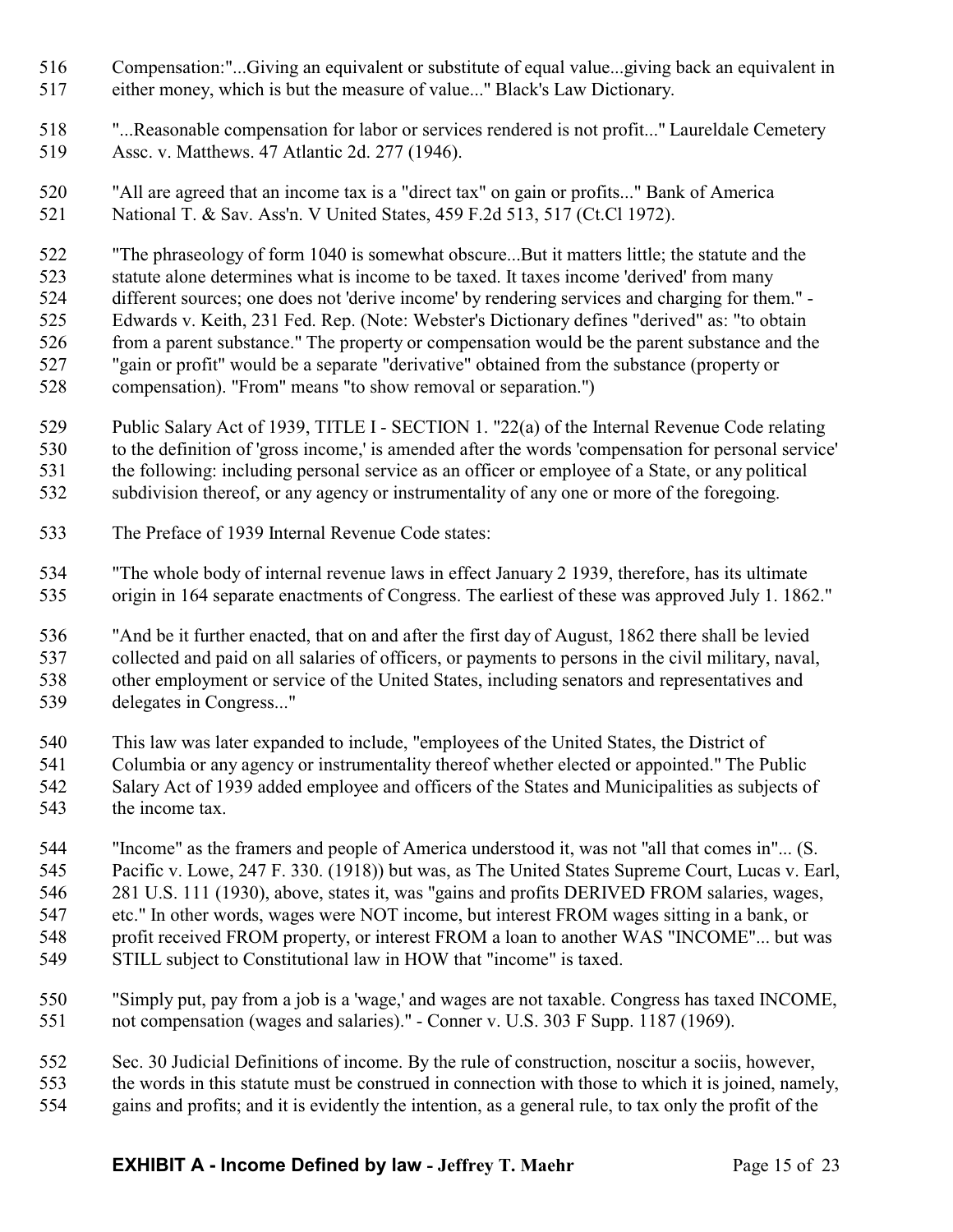taxpayer, not his whole revenue." Roger Foster, A treatise on the Federal Income Tax Under the Act of 1913, 142.

## **Congressional Testimony:**

 Mr. Heflin. "An income tax seeks to reach the unearned wealth of the country and to make it pay its share." 45 Congressional Record. 4420 (1909) Mr. Heflin. "But sir, when you tax a man on his income, it is because his property is productive., He pays out of his abundance because he has got the abundance." 45 Congressional Record. 4423 (1909)

 "There can be no tax upon a man's right to live and earn his bread by the sweat of his brow." O'Connell v. State Bd. of Equalization, 25 P.2d 114, 125 (Mont. 1933).

 "...Every man has a natural right to the fruits of his own labor, as generally admitted; and no other person can rightfully deprive him of those fruits; and appropriate them against his will..." The Antelope, 23 U.S. 66, 120.

 "So that, perhaps, the true question is this: is income property, in the sense of the constitution, and must it be taxed at the same rate as other property? The fact is, **property is a tree; income is the fruit**; labour is a tree; income the fruit; capital, the tree; income the fruit. The fruit, if not consumed (severed) as fast as it ripens, will germinate from the seed...and will produce other 571 trees and grow into more property; but so long as it is fruit merely, and plucked (severed) to eat... it is no tree, and will produce itself no fruit." Waring v. Citv of Savennah. 60 Ga. 93, 100 (1878). (Emphasis added).

 Louisiana Civil Code: "Art. 551. Kinds of fruits; "Fruits are things that are produced by or derived from another thing **without diminution of its substance**. There are two kinds of fruits; natural fruits and civil fruits. Natural fruits are products of the earth or of animals. Civil fruits are revenues derived from a thing by operation of law or by reason of a juridical act, such as rentals, interest, and certain corporate distributions." (Emphasis added).

- The point being that "income" is something which comes FROM the "tree," or "wages..." Interest derived FROM wages.
- "The right to labor and to its protection from unlawful interference is a constitutional as well as a common-law right. Every man has a natural right to the fruits of his own industry." 48 Am Jur 2d. 2, Page 80.

 "The poor man or the man in moderate circumstances does not regard his wages or salary as an income that would have to pay its proportionate tax under this new system." Gov. A.E. Wilson 586 on the Income Tax  $(16<sup>th</sup>)$  Amendment, N.Y. Times, Part 5, Page 13, February 26, 1911.

 "As has been repeatedly remarked, the corporation tax act of 1909 was not intended to be and is not, in any proper sense, an income tax law. This court had decided in the Pollock case that the income tax law of 1894 amounted in effect to a direct tax upon property, and was invalid because not apportioned according to populations, as prescribed by the Constitution. The act of 1909 avoided this difficulty by imposing not an income tax [direct], but an excise tax [indirect] upon the conduct of business in a corporate capacity, measuring however, the amount of tax by the

income of the corporation". Stratton's Independence, LTD. v. Howbert, 231 US 399, 414 (1913).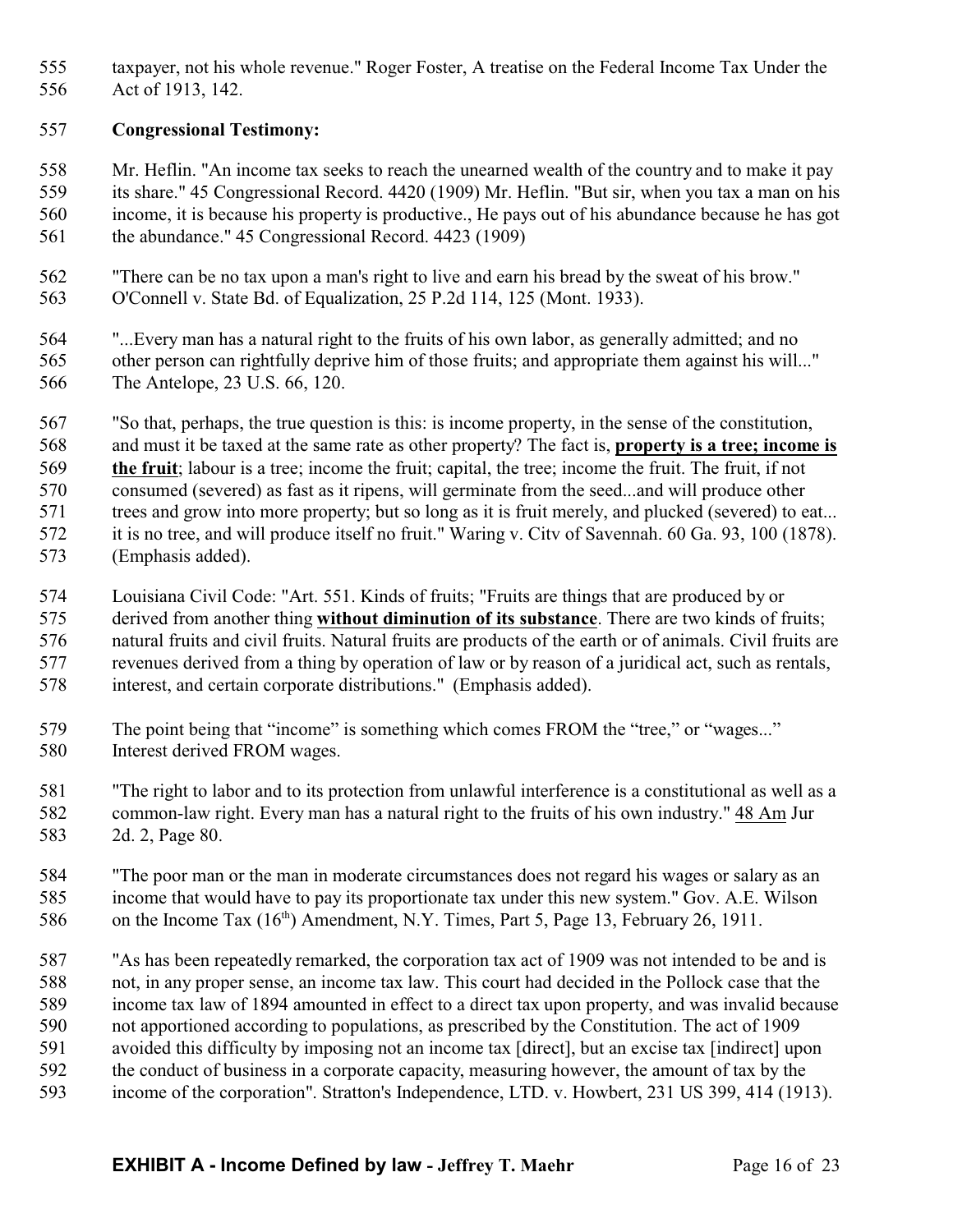- "The legislature has no power to declare as a privilege and tax for revenue purposes, occupations that are of common right" Sims vs. Ahrens, 167 Ark. 557; 271 S.W. 720, 730-733 (1925).
- "An examination of these and other provisions of the Act (Corporation Excise Tax Act of August 5, 1909) make it plain that the legislative purpose was not to tax property as such, or the mere conversion of property, but to tax the conduct of the business of corporations organized for profit upon the gainful returns from their business operations." Doyle v. Mitchell Bros., 247 U.S. 179, 183 (1918).
- "Nothing can be clearer than that what the constitution intended to guard against was the exercise by the general government of the power of directly taxing persons and property within any state through a majority made up from the other states." Pollock vs. Farmers' Loan and Trust Co. on original intent, 157 US 429, 582 (1895).
- "We have considered the act only in respect of the tax on income derived from real estate, and from invested personal property, and have not commented on so much of it as bears on gains or profits from business, privileges, or employments, in view of the instances in which taxation on business, privileges, or employments has assumed the guise of an excise tax and been sustained as such. It is evident that the income from realty formed a vital part of the scheme for taxation embodied therein. If that be stricken out, and also the income from all investments of all kinds, it is obvious that by far the largest part of the anticipated revenue would be eliminated, and this would leave the burden of the tax to be borne by professionals, trades, employments, or vocations; and in that way what was intended as a tax on capital would remain in substance as a tax on occupations and labor. We cannot believe that such was the intention of Congress. We do not mean to say that an act laying by apportionment a direct tax on all real estate and personal property, or the income thereof, might not lay excise taxes on business, privileges, employments and vocations. But this is not such an act; and the scheme must be considered as a whole." Pollock, 158 U.S. at 635-637.
- **Guise**: "A superficial seeming: an artful or simulated appearance (as of property or worth). Webster's Third New International Dictionary.
- "We are of the opinion that a tax on the gross income of an individual is embraced by the words "capitation, or other direct tax," in the Constitution, and should be assessed and collected on the principle of apportionment and not of uniformity, and that the several sections of the Internal Revenue act imposing such tax are therefore unconstitutional. We are further of opinion that no decision of the Supreme Court of the United States precludes this view, or discourages the expectation that it will receive the sanction of the court. On the contrary, there are dicta and suggestions in the only decisions bearing upon the subject which tend to confirm the opinion we have expressed." 13 Internal Revenue Record 76.
- "It is obvious that these decisions in principle rule the case bar if the word "income" has the same meaning in the Income Tax Act of 1913 that it had in the Corporation Excise Tax Act of 1909, and that it has the same scope of meaning was in effect decided in Southern Pacific Co. V. Lowe 247 U.S. 330, 335, where it was assumed for the purpose of decision that there was no difference in its meaning as used in the act of 1909 and in the Income Tax Act of 1913. There can be no doubt that the word must be given the same meaning and content in the Income Tax Acts of 1916 and 1917 that it had in the act of 1913. When to this we add that in Eisner v. Macomber, supra, a case arising under the same Income Tax Act of 1916 which is here involved, the definition of "income" which was applied was adopted from Stratton's' Independence v. Howbeit, arising
	- **EXHIBIT A Income Defined by law Jeffrey T. Maehr** Page 17 of 23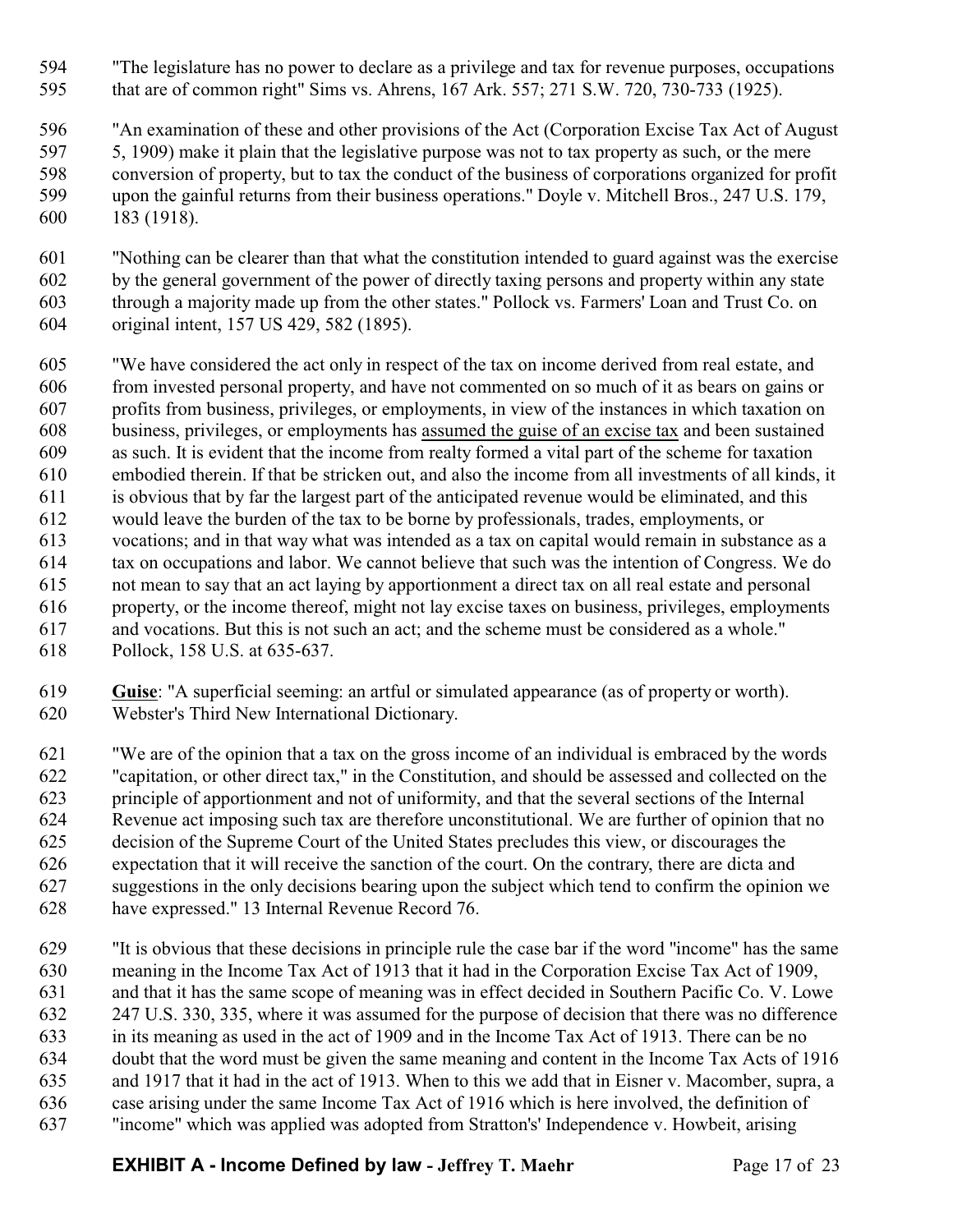under the Corporation Excise Tax Act of 1909, with the addition that it should include "profit gained through sale or conversion of capital assets," there would seem to be no room to doubt that the word must be given the same meaning in all Income Tax Acts of Congress that was given to it in the Corporation Excise Tax Act, and that what that meaning is has now become definitely settled by decisions of this Court."

 "...it [income] should include *profit gained through a sale or conversion of capital assets'.* There would seem to be no room to doubt that the word must be given the same meaning in all of the Income Tax Acts of Congress that it was given to it in the Corporation Excise Tax Act, and what that meaning is has now become definitely settled by decisions of this court. In determining the definition of the word "income" thus arrived at, this court has consistently refused to enter into the refinements of lexicographers or economists and has approved, in the definitions quoted, what is believed to be the commonly understood meaning of the term ['gains and profits'] which must have been in the minds of the people when they adopted the Sixteenth Amendment to the Constitution..."Merchants Loan & Trust Co. v. Smietanka. 225 U.S. 509, 518, 519 (1923).

 "Before the 1921 Act this Court had indicated (see Eisner v. Macomber, 252 U.S. 189, 207, 64 L.ed 521, 9 A.L.R. 1570, 40 S. Ct. 189), what it later held, that 'income,' as used in the revenue acts taxing income, adopted since the 16th Amendment, has the same meaning that it had in the Act of 1909. Merchants; Loan & T. Co. v. Smietanka, 255 U.S. 509, 519, 65 L.ed. 751, 755, 15 A.L.R. 1305, 41 S. Ct. 386; see Southern Pacific Co. v. Lowe. 247 U.S. 330, 335, 62 L.ed. 114, 1147, 38 S. Ct. 540." Burnet vs. Harmel 287 US 103.

- "... the Corporation Tax, as imposed by Congress in the Tariff Act of 1909, is not a direct tax but an excise; it does not fall within the apportionment clause of the Constitution; but is within, and complies with, the provision for uniformity throughout the United States; it is an excise on the privilege of doing business in the corporate capacity..."
- "The requirement to pay [excise] taxes involves the exercise of privilege." Flint v. Stone Tracey Company, 220 U.S. 107, 108 (1911).

 By this decision, the Court stated that it would accept only one definition of "income" [under the 16th Amendment] and that any tax law that Congress wanted to pass under the authority of the 16th Amendment would have to use just that one definition of "income" - and that definition was the one Congress used in the 1909 Corporate Tax Act! In short, the Court was telling Congress that since the 16th Amendment was a part of the Constitution, its meaning must be fixed and permanent, and since Congress could not be trusted to stick to one single definition, the Court was giving Congress one single definition with which to work if it wished its income tax acts to pass Constitutional scrutiny by the Court.

- "The obligation to pay an excise is based upon the voluntary action of the person taxed in performing the act, enjoying the privilege, or engaging in the occupation which is the subject of the excise, and the element of absolute and unavoidable demand is lacking." People ex rel. Atty Gen. v Naglee, 1 Cal 232; Bank of Commerce & T. Co. v. Seater, 149 Tenn. 441, 381 Sw 144.
- "The individual, unlike the corporation, cannot be taxed for the mere privilege of existing. The corporation is an artificial entity which owes its existence and charter power to the State, but the individual's right to live and own property are natural rights for the enjoyment of which an excise cannot be imposed." Redfield v. Fisher, 292 Oregon 814, 817.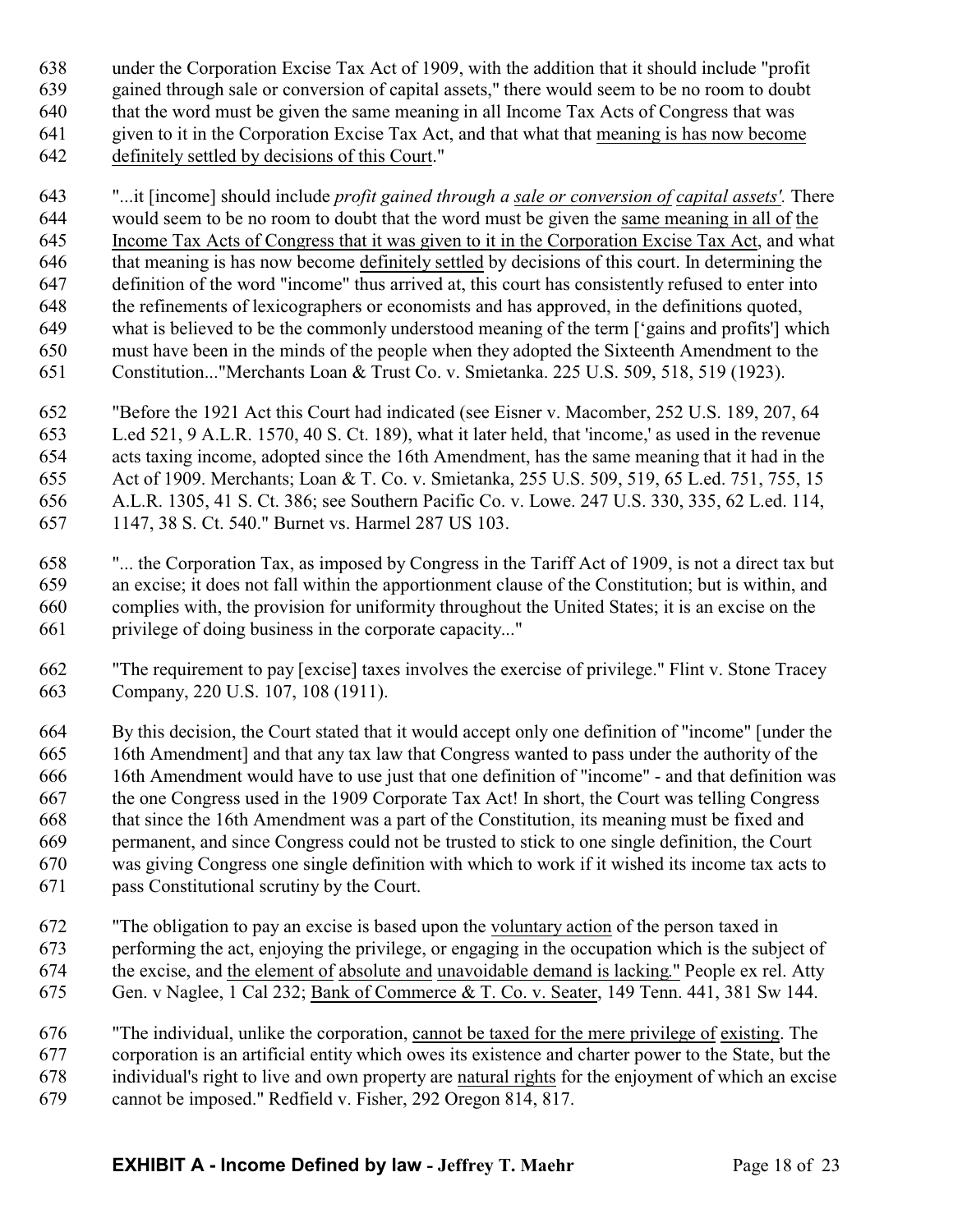- "Yet it is plain, we think, that by the true intent and meaning of the Act the entire proceeds of a
- mere conversion of capital assets were not to be treated as income. Whatever difficulty there may
- be about a precise and scientific definition of 'income,' it imports, as used here, something
- entirely distinct from principle or capital either as a subject of taxation or as a measure of the tax;
- conveying rather the idea of gain or increase arising from corporate activities. **We must reject in**

 **this case...the broad contention submitted in behalf of the Government that all receipts - everything that comes in - are income within the proper definition of the term 'gross**

- **income**'..." Doyle v. Mitchell Brother, Co., 247 US 179 (1918). (Emphasis added).
- **Earnings**: "That which is earned; money earned; the price of services performed; the reward of labor; money or the fruits of proper skill, experience, industry; ...derived without the aid of capital, merited by labor, services, or performances. Earnings are not income." *Saltzman v. City of Council Bluffs.* 214 Iowa, 1033, 243 N.W. 161, 161.
- "Income within the meaning of the Sixteenth Amendment and Revenue Act, means *'gains* '...and in such connection *'gain' means* profit...proceeding from property, severed from capital, however invested or employed and coming in, received or drawn by the taxpayer, for his separate use, benefit and disposal..." **Income is not a wage or compensation for any type of labor**. Staples v. U.S., 21 F Supp 737 U.S. Dist. Ct. ED PA, 1937]. (Emphasis added).
- "There is a clear distinction between 'profit' and 'wages' or 'compensation for labor.'
- **Compensation for labor cannot be regarded as profit within the meaning of the law**...The word profit is a different thing altogether from mere compensation for labor...The claim that salaries, wages and compensation for personal services are to be taxed as an entirety and therefore must be returned by the individual who performed the services which produced the gain **is without support either in the language of the Act or in the decisions of the courts** construing it and is directly opposed to provisions of the Act and to Regulations of the Treasury Department..." U.S. v. Balard, 575 F. 2D 400 (1976), Oliver v. Halstead, 196 VA 992; 86 S.E. Rep. 2D 858:
- Black's 3rd Law Dictionary: Income: "Income is the gain which proceeds from [the investment of capital received from] labor, business or property;..." Trefry v. Putnam, 116 N.E. "Income is the *gain* derived from capital, from labor or from both combined; something of exchangeable value, proceeding from the property, *severed from the capital...and* drawn by the recipient for his separate use..." Eisner v. Macomber, 40 S. Ct 189, 252 U.S. 189, L. Ed. 521, 9 A.L.R. 1570. Goodrich v. Edwards, 41 5. Ct. 390, 255 U.S. 527, 65 L. Ed 758. *"Income* is something that *has grown out of capital,* leaving the capital unimpaired and intact." Gavit v. Irwin. (D.C.) 275 F. 643, 645. "Income is used...in law in contradistinction [contrast, opposition] to *capital."* 21 C.J. 397. "Income, [gains and profits] ...is something produced by capital without impairing such capital, the property being left intact. and nothing can be called income which takes away from the property itself' - Sargent Land Co. v. Von Baumbach, (D.C.), 207 F. 423, 430. (Emphasis added).
- Conner v. United States. 303 F. Supp. 1187 (1969) pg. 1191: "[1] ...It [income] is not synonymous with receipts." 47 C.J.S. Internal Revenue 98, Pg. 226.
- "Income, as defined by the supreme Court means, 'gains and profits as a result of corporate activity and profit gained through the sale or conversion of capital assets.'" Stanton v. Baltic Mining Co. 240 U.S. 103, Stratton's Independence v. Howbert 231 U.S. 399. Doyle v. Mitchell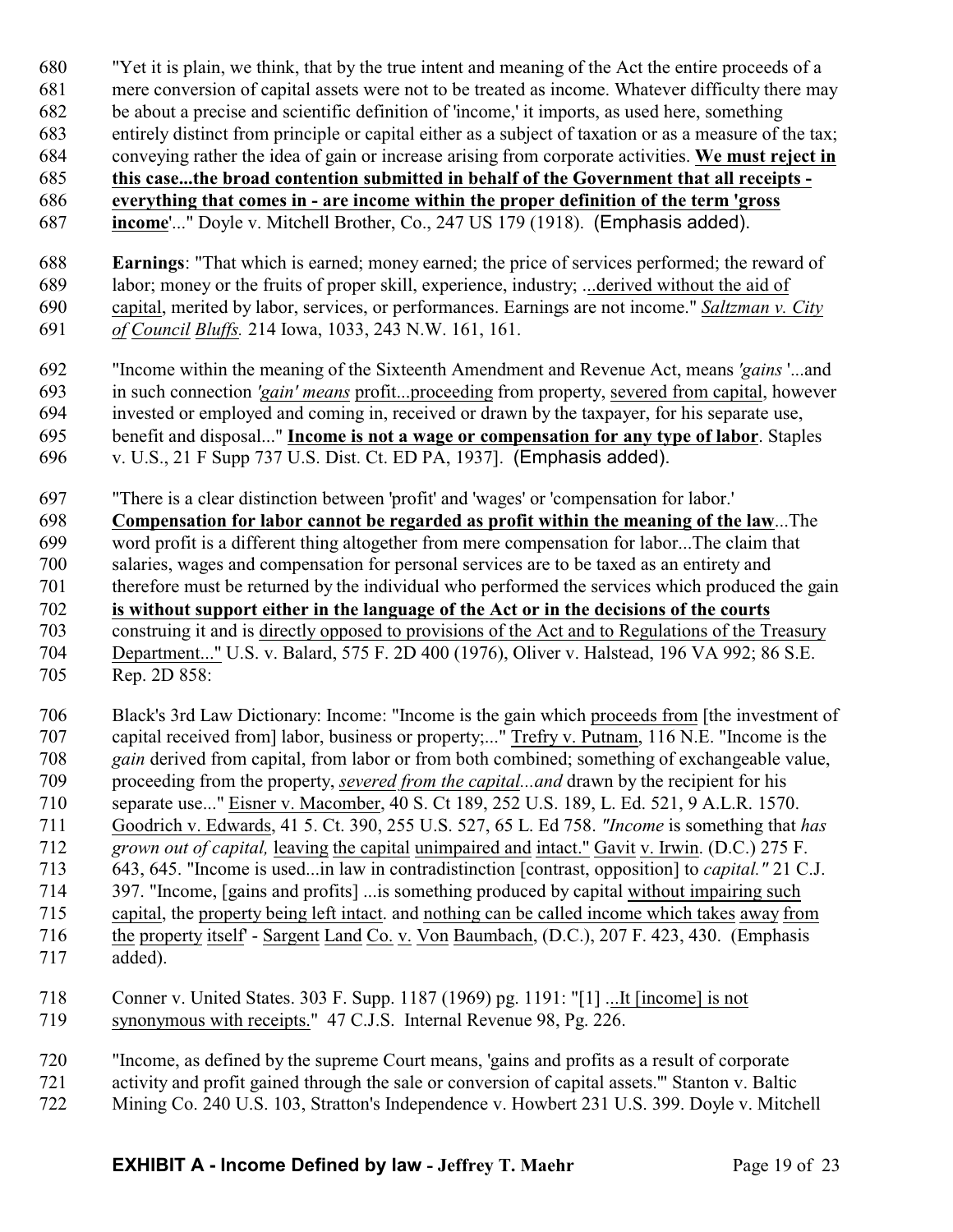- Bros. Co. 247 U.S. 179, Eisner v. Macomber 252 U.S. 189, Evans v. Gore 253 U.S. 245,
- Merchants Loan & Trust Co. v. Smietanka 225 U.S. 509. (1921).

U.S. Supreme Court GOODRICH v. EDWARDS, 255 U.S. 527 (1921) 255 U.S. 527

- GOODRICH v. EDWARDS, Collector of Internal Revenue.No. 663. Argued March 10 and 11,
- 1921. Decided March 28, 1921. Mr. Justice CLARKE delivered the opinion of the Court.
- ....."And the definition of 'income' approved by this Court is: "'The gain derived from capital, from labor, or from both combined, provided it be understood to include profits gained through sale or conversion of capital assets.'" Eisner v. Macomber, 252 U.S. 189, 207, 40 S. Sup. Ct. 189,
- 731 193 (64 L. Ed. 521, 9 A. L. R. 1570)."...
- U.S. Supreme Court MILES v. SAFE DEPOSIT & TRUST CO. OF BALTIMORE, 259 U.S. 247 (1922) 259 U.S. 247 MILES, Collector of Internal Revenue, v. SAFE DEPOSIT & TRUST CO. OF BALTIMORE. No. 416. Argued Dec. 16, 1921. Decided May 29, 1922. Mr. Justice PITNEY delivered the opinion of the Court. ...."In that as in other recent cases this court has interpreted 'income' as including gains and profits derived through sale or conversion of capital assets, whether done by a dealer or trader, or casually by a non-trader, as by a trustee in the course of changing investments. Merchants' Loan & Trust Co. v. Smietanka, 255 U.S. 509, 517- 520, 41 Sup. Ct. 386, 15 A. L. R. 1305"....
- "[1]... The meaning of income in its everyday sense is a gain... the amount of such gain recovered 741 by an individual in a given period of time." Webster's Seventh New Collegiate Dictionary, p. 425 "Income is more or less than realized gain." Shuster v. Helvering, 121 F. 2d 643 (2nd Cir. 1941). "it [income] is not synonymous with receipts." 47 C.J.S. Internal Revenue 98, p. 226."
- "[2] Whatever may constitute income, therefore, must have the essential feature of gain to the recipient. This was true when the 16th amendment became effective, it was true at the time of the decision in Eisner v. Macomber (supra), it was true under section 22(a) of the Internal Revenue Code of 1939, and it is true under section 61(a) of the Internal Revenue Code of 1954. **If there is no gain, there is no income**." Conner v. United States. 303 F. Supp. 1187 (1969) pg. 1191. (Emphasis added).
- **INCOME TAX**: Blacks Law Dictionary 2nd Edition: "A tax on the yearly profits arising from property, professions, trades and offices." -See also 2 Steph. Comm 573. Levi v. Louisvill, 97 Ky. 394, 30 S.W. 973. 28 L.R.A. 480; Parker Insurance Co., 42 La. Ann 428, 7 South. 599.
- "...I therefore recommend an amendment imposing on all corporations an excise tax measured by 2% in the net income of such corporations. This is an excise on the privilege of doing business as an artificial entity." President Taft, Congressional Record, June 16, 1909, Pg. 3344.
- While a "cash dividend" represents profit to the shareholder, and is thus "income" under the 16th Amendment, a "stock dividend" is not profit that has been "severed from capital" as is required to meet the definition of income under the 16th Amendment (ibid, Eisner).
- The Eisner quote featured above clearly illustrates that the apportionment clause of the Constitution is alive and well and has not been repealed or substantially altered by the 16th Amendment.
- "[The Pollock court] recognized the fact that taxation on income was in its nature an excise entitled to be enforced as such unless and until it was concluded that to enforce it would amount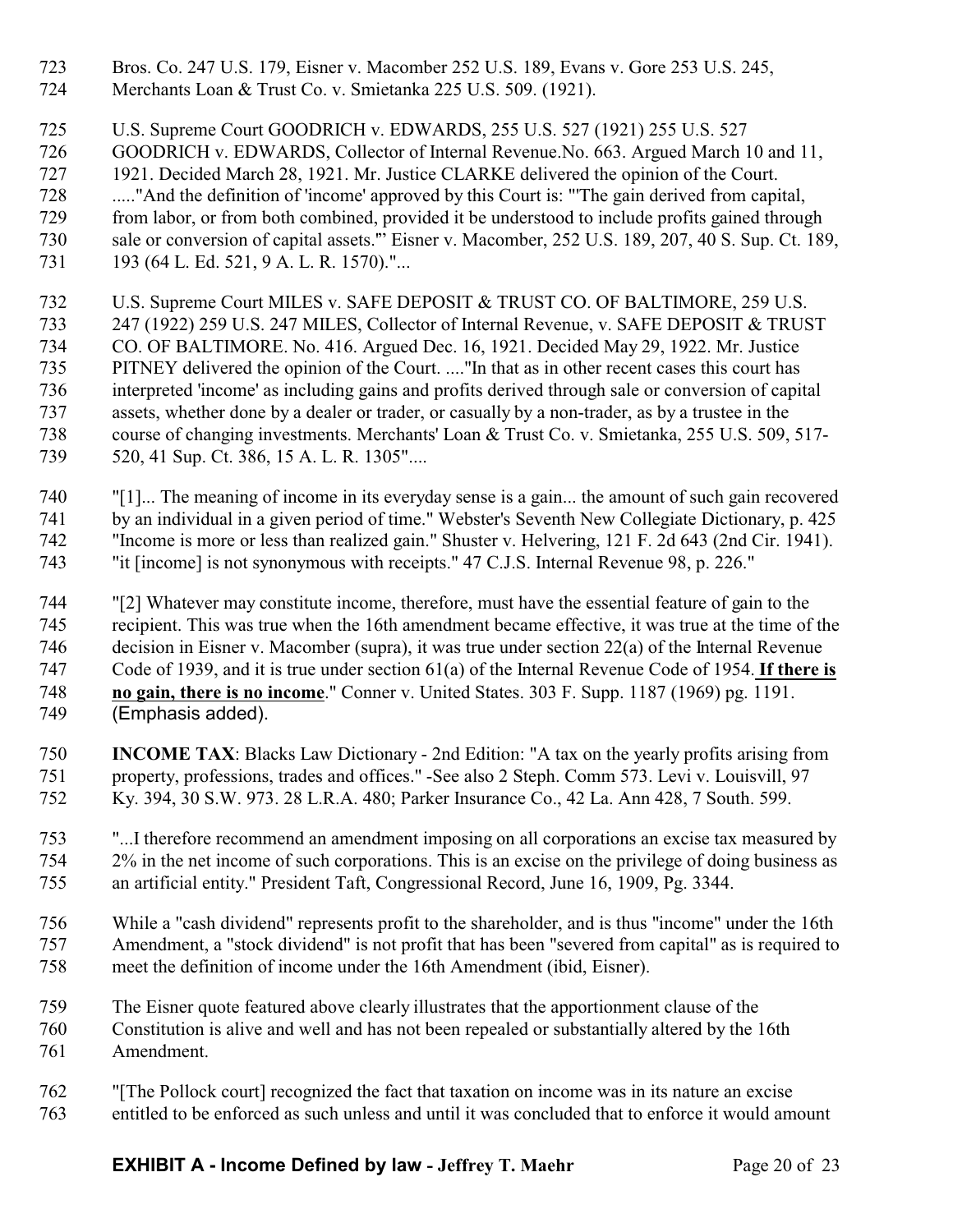- to accomplishing the result which the requirement as to apportionment of direct tax was adapted to prevent, in which case the duty would arise to disregard the form and consider the substance alone and hence subject the tax to the regulation of apportionment which otherwise as an excise would not apply." Brushaber v. Union Pacific RR Co., 240 US 1 (1916).
- What the Brushaber court is saying is that any income tax, which has been structured as an excise tax, but is enforced in such a way as to effectively convert the tax to a direct tax, would cause the court to declare it unconstitutional due to lack of apportionment. What type of enforcement might effectively convert an excise tax to a direct tax? Once the demand for the tax money is unavoidable, and I can no longer avoid the demand and/or the collection of the tax, even when I have not engaged in any excise taxable activity, that is when the Executive Branch's enforcement of the tax has converted the tax, in substance, from an excise into a direct tax.
- The 16th Amendment only pertains to "income" in the form of dividends, patronage dividends, and interest from corporate investment. The 16th Amendment tax is upon the privilege (to shareholders) of operating a business as an artificial entity. The 16th Amendment tax is not upon "income"; the income is only the yardstick used to determine the value of the privilege, and hence the amount of tax to be paid.
- 780 The 16<sup>th</sup> Amendment overturned the Pollock Decision by way of a constitutional amendment allowing income taxes on net income from real estate and personal property to be levied according to the rule of uniformity instead of the rule of apportionment.
- "Indeed, in light of the history which we have given and of the decision in the Pollock Case, and the ground upon which the ruling in that case was based, there can be no escape from the 785 conclusion that the  $(16<sup>th</sup>)$  Amendment was drawn for the purpose of doing away from the future with the principle upon which the Pollock Case was decided." Brushaber v. Union Pac. R.R. Co., 240 U.S. 1, 18 (1916).
- Decided cases have made the distinction between wages and income and have refused to equate the two in withholding or similar controversies. See Peoples Life Ins. Co. v. United States, 179 Ct. Cl. 318, 332, 373 F.2d 924, 932 (1967); Humble Pipe Line Co. v. United States, 194 Ct. Cl. 944, 950, 442 F.2d 1353, 1356 (1971); Humble Oil & Refining Co. v. United States, 194 Ct. Cl. 920, 442 F.2d 1362 (1971); Stubbs, Overbeck & Associates v. United States, 445 F.2d 1142 (CA5 1971); Royster Co. v. United States, 479 F.2d, at 390; Acacia Mutual Life Ins. Co. v. United States, 272 F. Supp. 188 (Md. 1967).
- "It is a basic principle of statutory construction that courts have no right first to determine the legislative intent of a statute and then, under the guise of its interpretation, proceed to either add words to or eliminate other words from the statute's language." DeSoto Securities Co. v. Commissioner, 235 F.2d 409, 411 (7th Cir. 1956); see also 2A Sutherland Statutory Construction § 47.38 (4th ed. 1984).

# **To further show the Respondents' confusing the income tax issue, we have the following:**

 "At the very threshold of the case is the question whether an income tax is, under the provisions of the fourteenth amendment of the state constitution, a property tax, as the respondents contend, or whether it is an excise tax, as appellants contend. That question has recently been squarely presented to this court and has been definitely determined by it." Culliton v. Chase, 174 Wash. 363, 25 P.2d 81.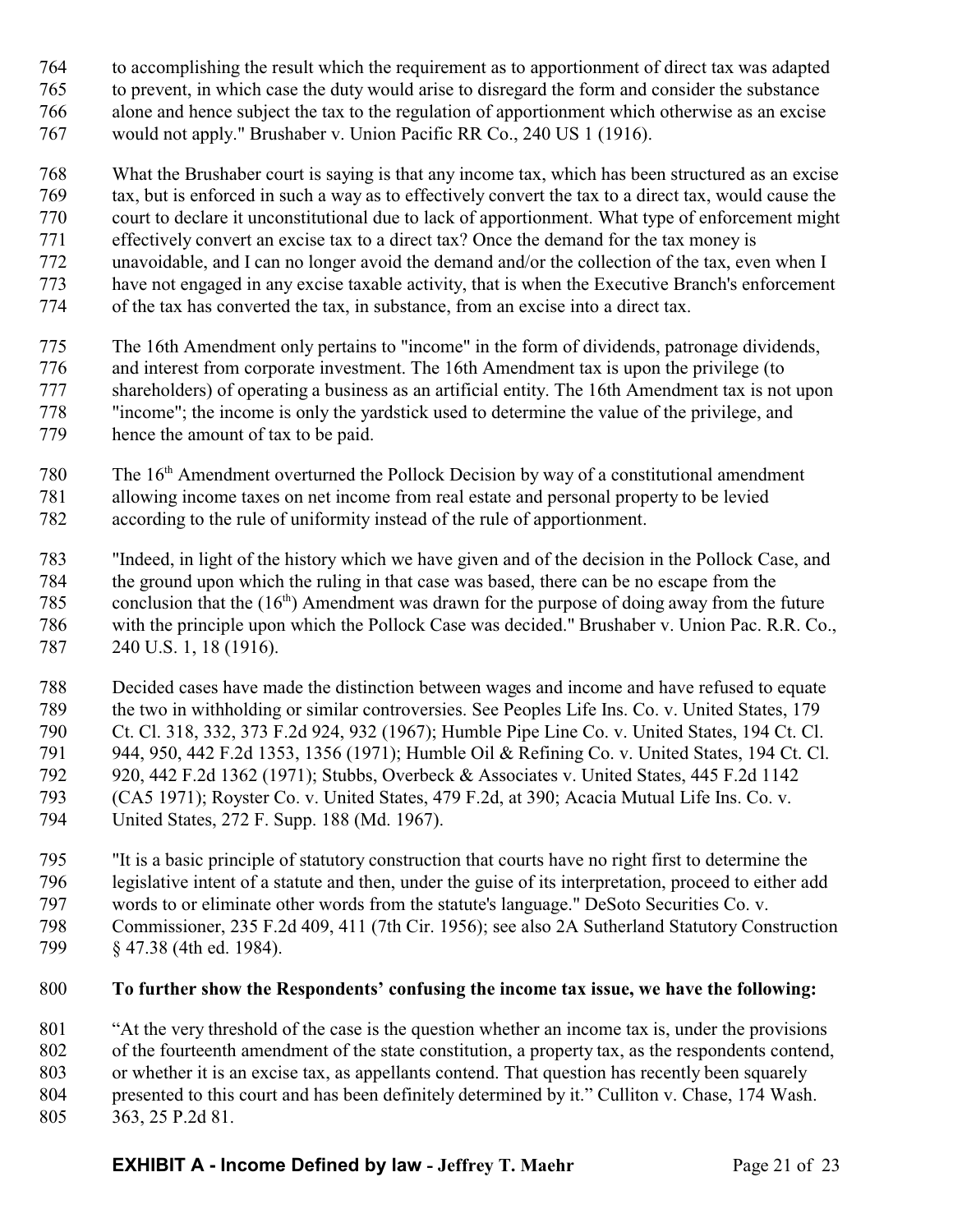- In that case, it was held that the state income tax law of 1932 (initiative measure 69, chapter 5, Laws of 1933, p, 49, Rem. 1933 Sup., SS 11200-1 et seq.) was unconstitutional and void. Although four members of the court dissented, it was held by the majority that, under our constitution, income is property, and that an income tax is a property tax, and not an excise tax. Nothing was said, or intended to be suggested, in any of the opinions that the court, as then constituted, had receded from its former emphatic declaration that, under our constitution, income is property, and that an income tax is a property tax." Jensen v. Henneford, 185 Wash. 209, 53 P.2d 607 (1936).
- The court in this case definitively ruled that income was property, and is being taxed "directly," which forces such taxation to be apportioned according to constitutional provisions for direct taxes.
- However, since income has been ruled as "property," and such property is obviously used in the production of income, under excise tax laws, such income can possibly become subject to excise taxation, of course, under the rules of uniformity ONLY. In addition to this, under 26 U.S.C 212, "all the ordinary and necessary expenses paid or incurred during the taxable year" for the production of income and for "the management, conservation, or maintenance of property held for the production of income..." would be tax deductible from ANY income taxes we would otherwise be subject to.
- Despite the disregard for higher Court case law, this concession was made:

 "Of course, we recognize the necessity for expenditures for such items as food, shelter, clothing, and proper health maintenance. They provide both the mental and physical nourishment essential to maintain the body at a level of effectiveness that will permit it's labor to be productive. We do not even deny that a certain similarity exists between the 'cost of doing labor' and the 'cost of goods sold' concept." Reading v. Commissioner, 70 T.C. 733, 734 (1978) case

- "Excise: In current usage the term has been extended to include various license fees and practically every Internal Revenue tax except the income tax." Blacks Law Dictionary, Sixth
- Edition, 1990.

### **More testimony and Case law:**

 "The privilege of giving or withholding our money is an important barrier against the undue exertion of prerogative which if left altogether without control may be exercised to our great oppression; and all history shows how efficacious its intercession for redress of grievances and reestablishment of rights, and how important would be the surrender of so powerful a mediator." Thomas Jefferson: Reply to Lord North, 1775, Papers 1:225.

- "If money is wanted by rulers who have in any manner oppressed the People, they may retain it until their grievances are redressed, and thus peaceably procure relief, without trusting to despised petitions or disturbing the public tranquility." *Continental Congress To The Inhabitants Of The Province Of Quebec. Journals of the Continental Congress. 1774 -1789. Journals 1: 105- 13.*
- "Although the [enforcement] power provisions of the Internal Revenue Code are to be liberally construed, a court must be careful to insure that its construction will not result in a use of the 846 power beyond that permitted by law." United States v. Humble Oil & Refining Co., 488 F.2d 953